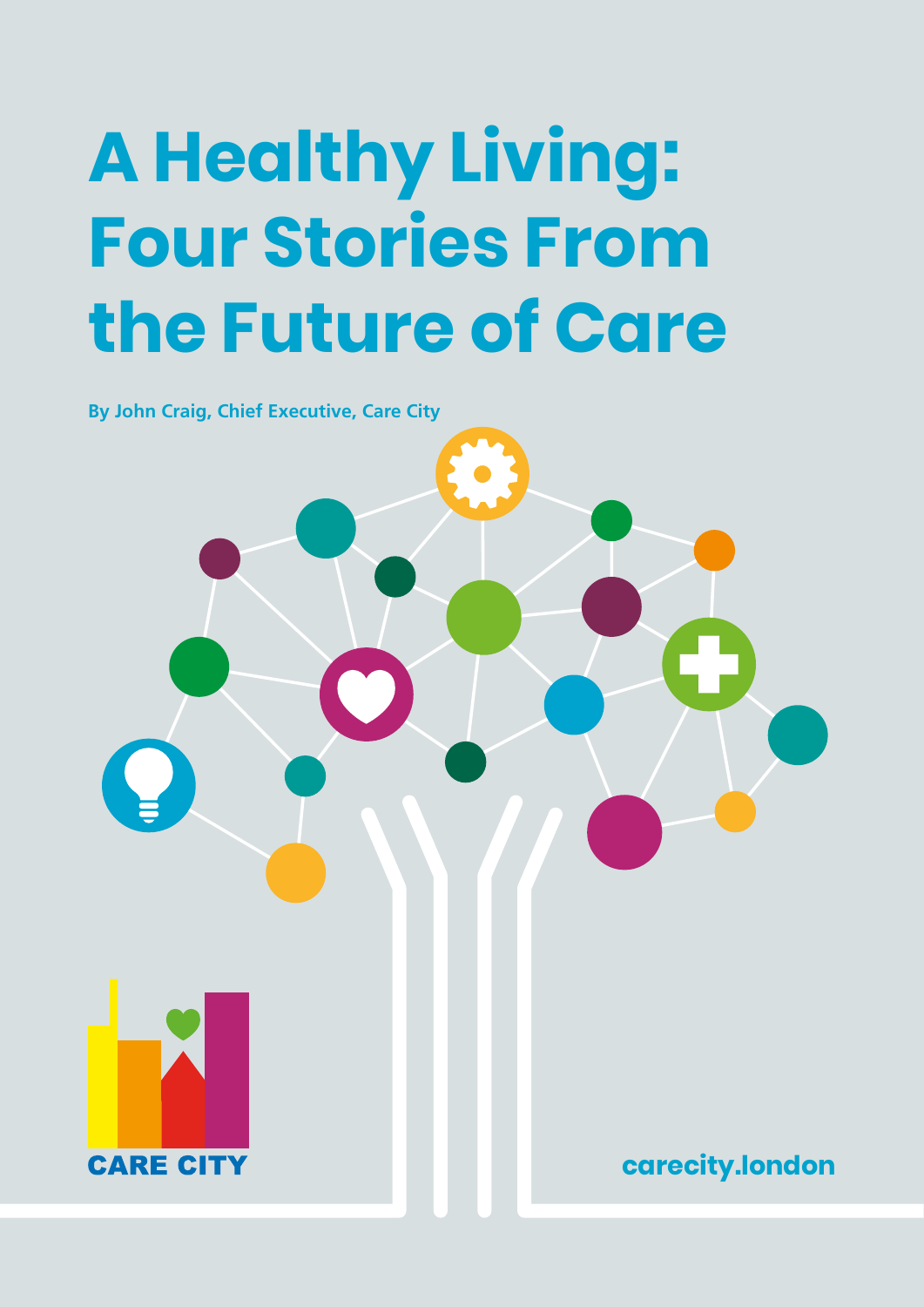## **About the Author**



John Craig *Chief Executive, Care City*

**John Craig has led Care City for four years, helping to grow its work, its team and its partnerships and supporting its transition to become an independent Community Interest Company.** 

John has spent twenty years working on policy and innovation in public provision.

Prior to Care City, John worked at Demos and the Cabinet Office, co-led Innovation Unit for five years and worked as an innovation consultant to public service organisations.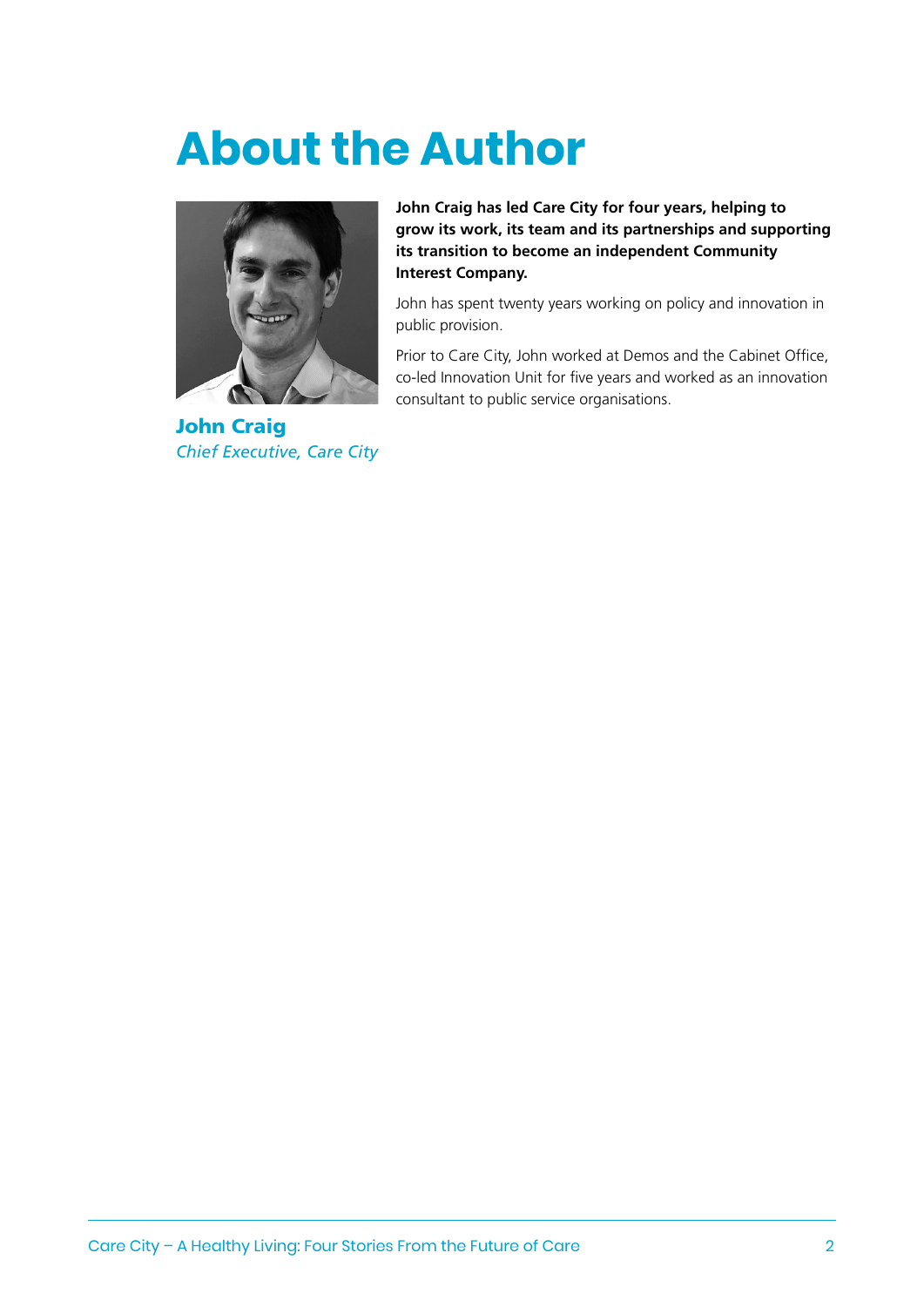## **Preface**

**Care City is an innovation centre for healthy ageing and regeneration. Our mission is a happier, healthier older age for East Londoners. We pursue this mission by working as an innovation partner to East London's health and care system. We do research, innovation and development work of local benefit and national significance.**

The notion of innovation partnership is important to us. Care City does not deliver health or care services – we work in partnership with patients and service users, providers and system leaders to make change happen. This document brings together some stories and themes from across many partnership projects, and it is important to acknowledge these partners.

This document features work funded by:

- Barking and Dagenham, Havering and Redbridge CCGs
- **BHR CEPN**
- InnovateUK
- Kickstart
- London Borough of Barking & Dagenham
- NHS England & NHS Improvement
- North-East London Health and Care Partnership
- Office for Life Sciences
- Skills for Care
- UCLPartners
- UFI VocTech Trust

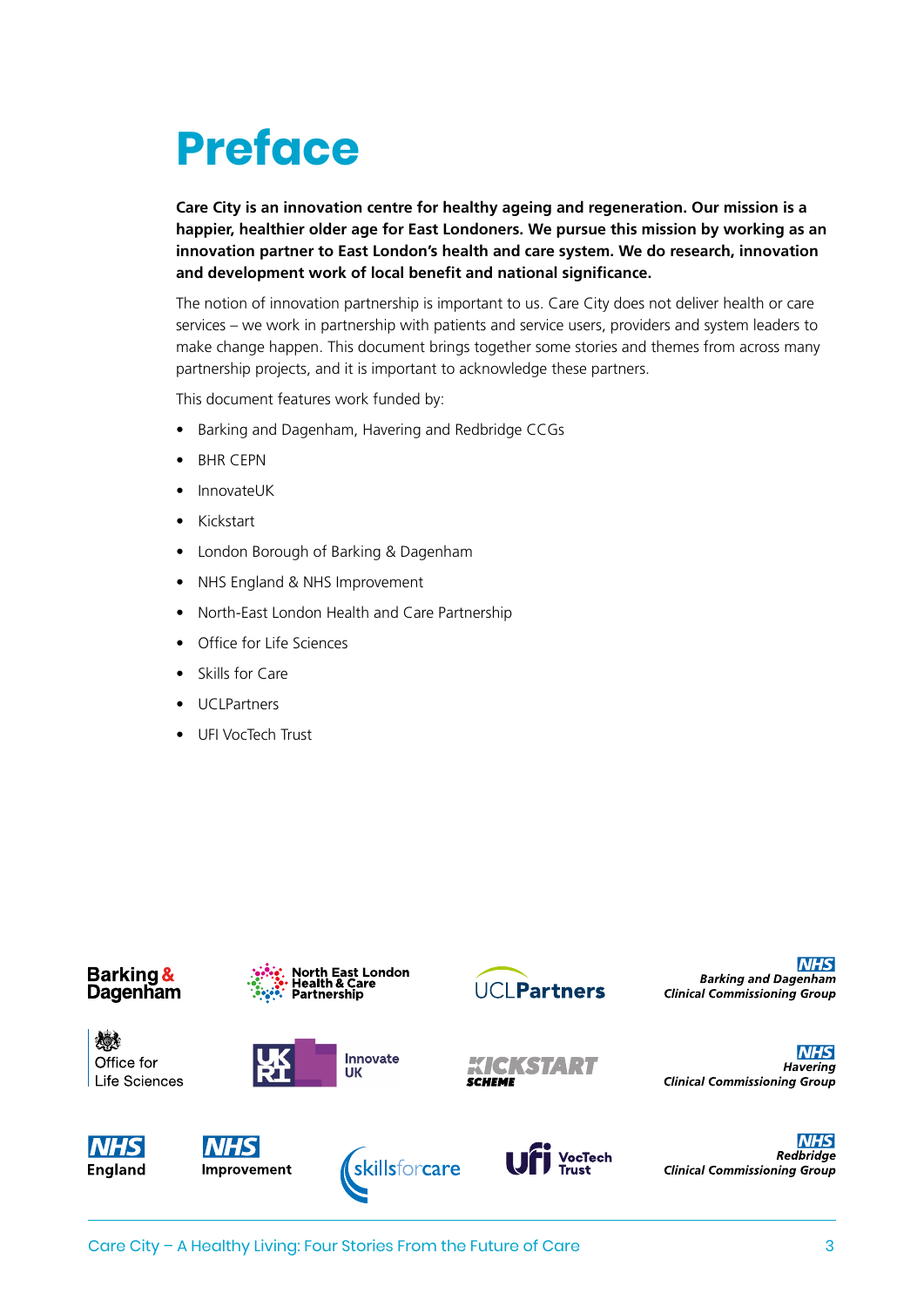This document features stories and examples from projects with:

- BHR CEPN
- Dr Jenny Shand (Care City Board Member)
- Ebury Court and Kallar Lodge Care Homes
- Lodge Group and KarePlus Romford Homecare Agencies
- London Borough of Barking & Dagenham
- North-East London Foundation Trust
- North-East London Local Pharmaceutical Committee
- Satalia
- UCL
- UCLPartners
- University of East London
- Many other care and healthcare providers in East London

It is an enormous privilege for Care City to work in partnership with these organisations, and with our many other partners. Nevertheless, any mistakes or errors are Care City's alone.

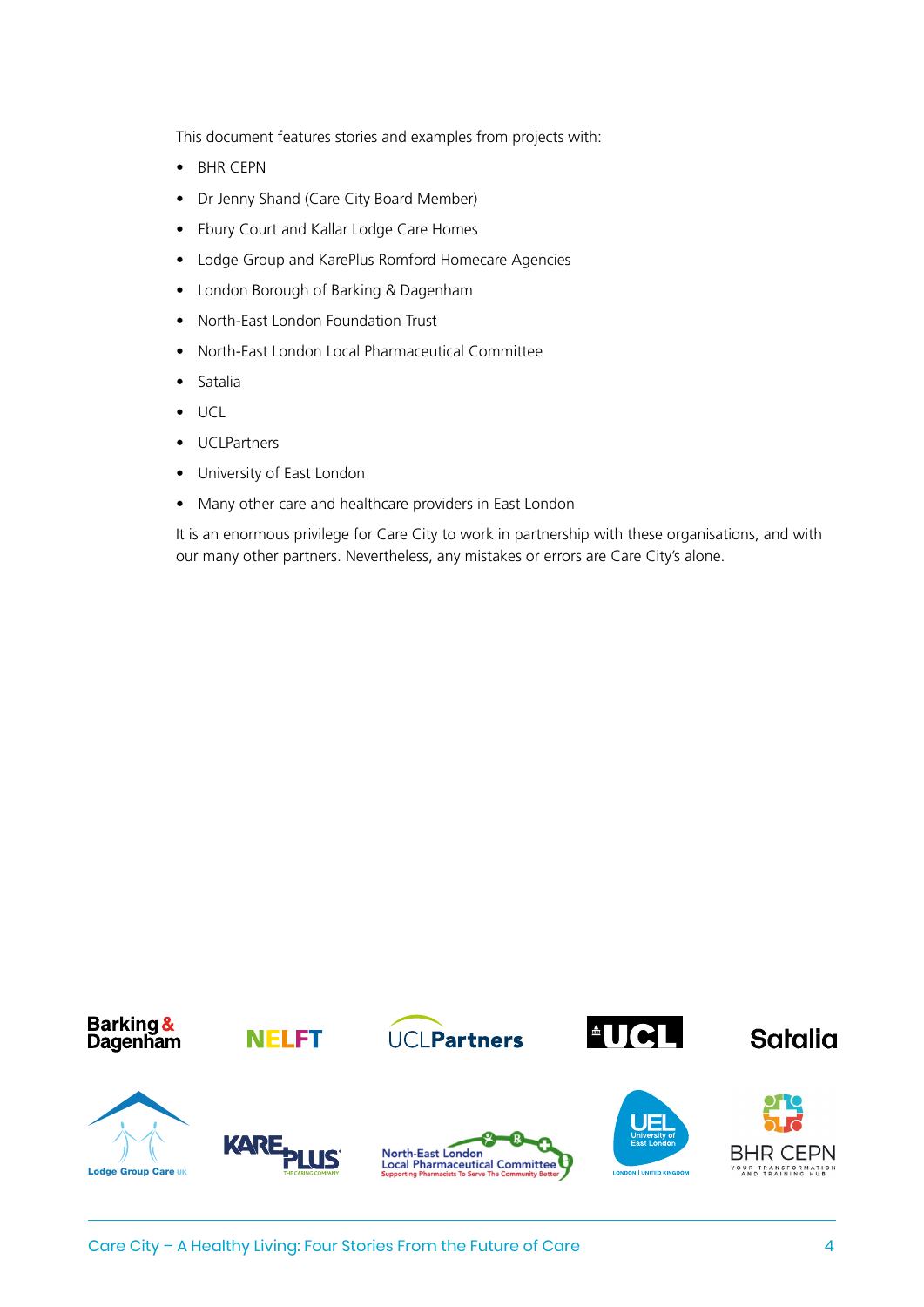# **Kickstarting Care**

**Even though recruitment in retail and hospitality has collapsed, care jobs are not full.**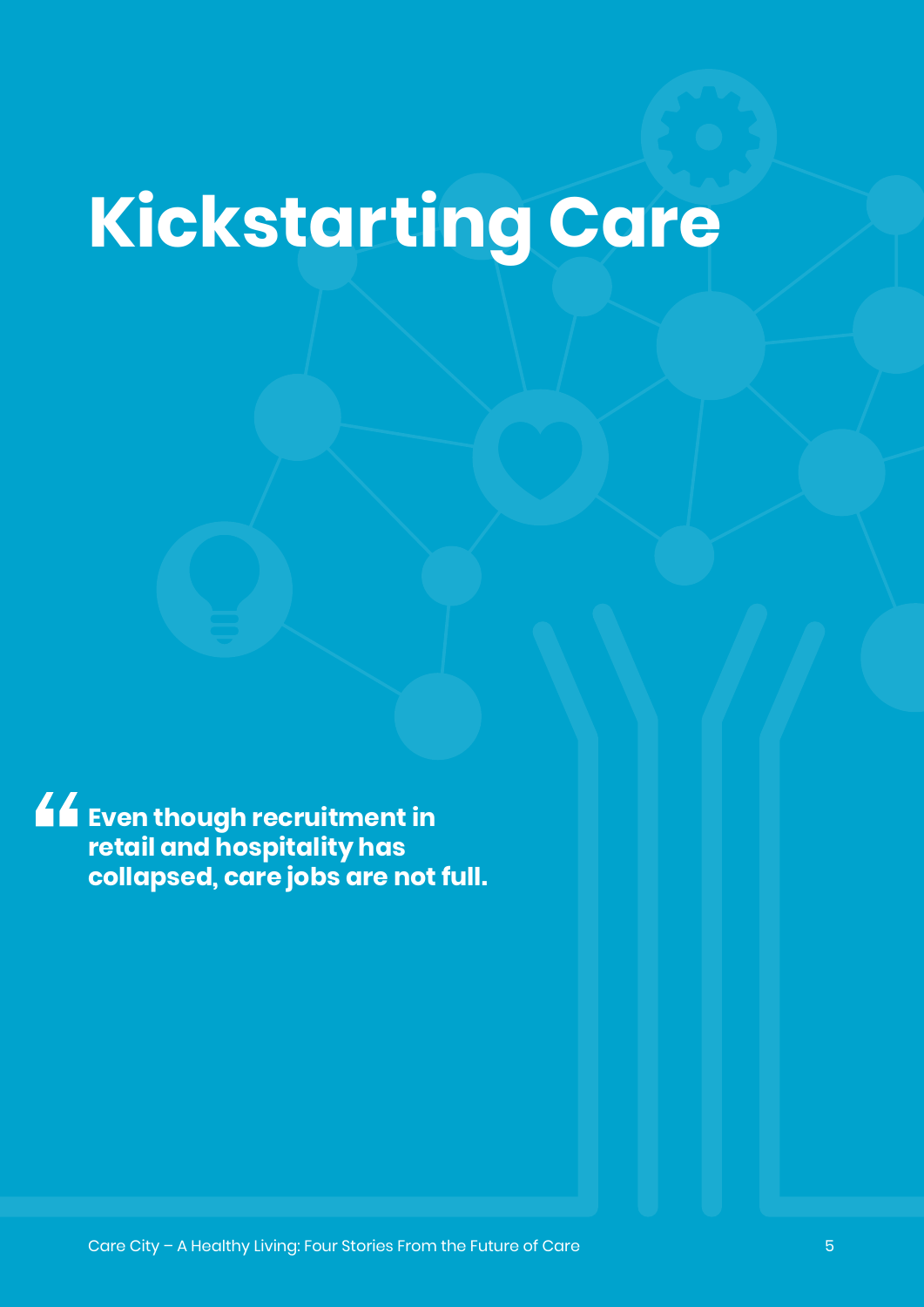## **Kickstarting Care**

**'That rules care jobs out then'. I am explaining to my chuckling colleague a government scheme, which we will use to pay some new recruits. The recruits need to be young, and the jobs need to be** *new* **– not existing vacancies. Across the country, right now there are 112,000 care vacancies, so that would be quite a stretch.** 

#### **Our solution is to focus on something different, of interest to many young people – digital skills.**

Our solution is to focus on something different, of interest to many young people – digital skills. Care homes are rapidly entering the digital age and many young people – the argument goes – are already there. So, that's the plan – Kickstart Digital Champions. It will be like Jamie Oliver's Fifteen. Except that there will be twelve, and they will be spread out across East London's hard-pressed care homes. What could possibly go wrong!?

This is the kind of work we do at Care City. We are a community-

interest company, created by the London Borough of Barking & Dagenham and North-East London Foundation Trust hospital. Our mission is a happier, healthier older age for East Londoners.

Making these jobs *digital* solves a second problem. Even though recruitment in retail and hospitality has collapsed, care jobs are not full. Young people – desperate for a job and a chance – often turn down the chance to work in a care home or homecare agency.

We know that some of these young people will catch the bug for care work. The relationships they will build, the fun and hilarity of the good days and the sheer importance of it all will change their lives. But in the information events and interviews, to those who are not sure that the care sector is for them, how sure can we be in second-guessing them. Would we want our own children to work in care? Should we want it for the young people of East London?

This document is about Care City's work, and what we are starting to learn about how to ensure the answer is an emphatic YES. It is about how we can change care to make it better for both care staff and those they care for. It is an argument for:

- Care that really helps people
- Care that is highly skilled
- Care that is a career not just a calling
- Care that is connected to healthcare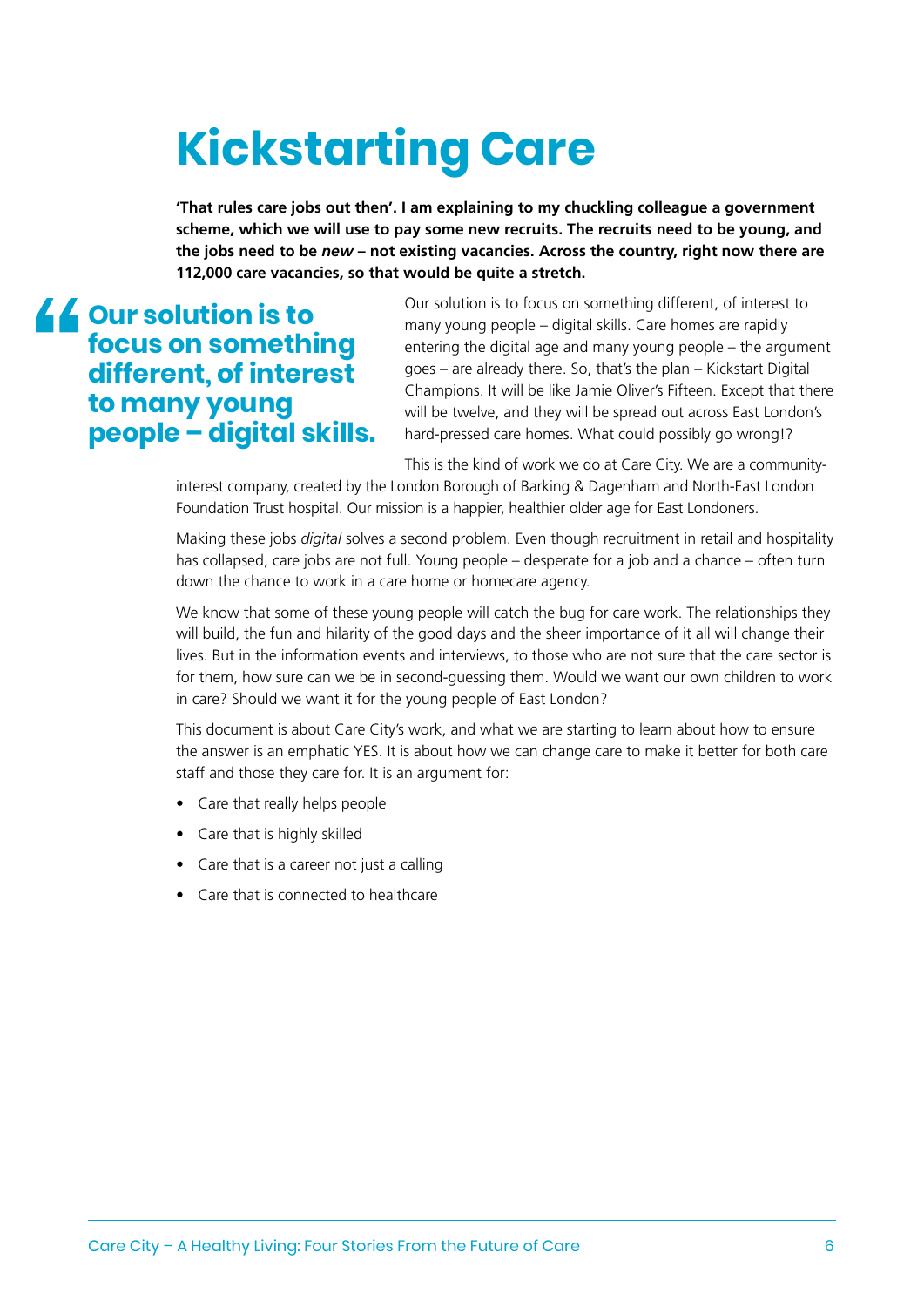## **Care is More Than Caring About**

**The feeling is that if care is work at all, it is work like no other, best understood as an extension of our loving relationships with our nearest and dearest.**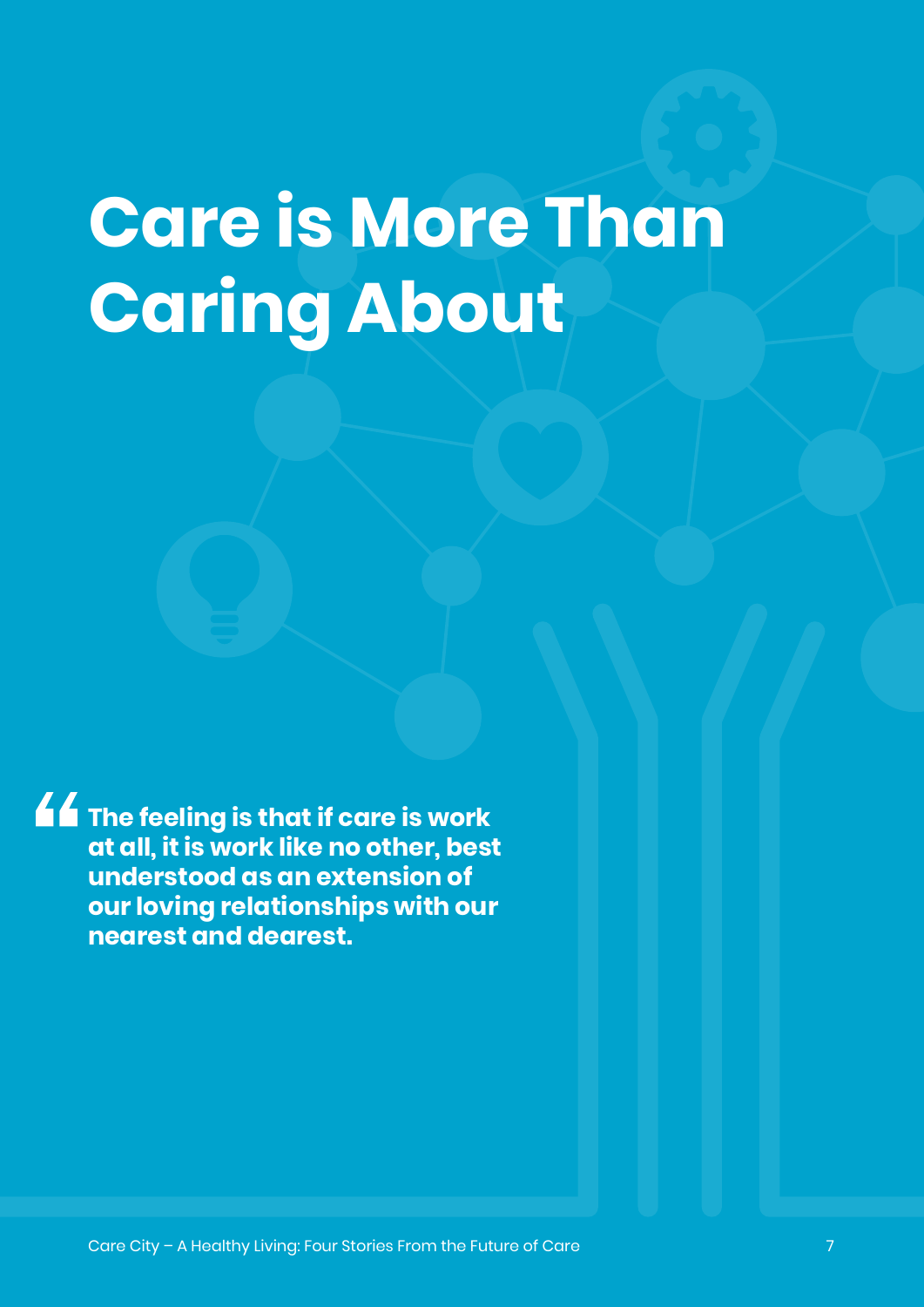## **Care is More Than Caring About**

**At a school in East London, Peter, Grace and Violet are deep in discussion about life as a kid. Peter and Grace are talking about toys and gadgets. Violet's story is about freedom and roaming the neighbourhood. There is a roar of chatter in the classroom, but they are** 

**When Violet talks about her life as a carer, she is telling a love story. Similarly, when you talk to service users about paid care staff, they will time and again say that they are 'angels'.**

**wrapt in each other. They all talk about reading and the joy of imagining strange worlds and adventures. Violet is seventy years older than Peter and Grace, but in talking about the differences in their childhoods they are amazed at how much they share.**

These are Violet's favourite moments of the intergenerational project she attends in East London, when the very idea of generations fades and human connection takes over. The project came at the right time for Violet. Violet has known her second husband, George, almost her whole life – they shared their childhood freedom on the streets of Romford.

Three years ago, George began to develop vascular dementia. He can no longer drive or cook and struggles to do many of the things that make life worth living. With Violet's help, he still grows fruit on his allotment and helps in the garden at a nearby Park.

Violet is an adventurous, sociable person. When she allows a thought for herself, she misses parties and the theatre terribly, and feels the isolation of being a carer. The chance to immerse herself in the lives of Peter and Grace for a morning is heaven. (We digress briefly to hear about a tricky love triangle with Matilda). It is immaterial to Violet that their teacher gets an hour for some admin – she gets as much from her morning as the children.

When George and Violet got together thirty years ago, it was a very tough time for Violet, and she called him her 'lifesaver'. Today, she is now more than reciprocating, but no one is counting. They are equally unable to imagine a different life. Whether Violet is talking about Peter and Grace, or about George, who is the carer and who is the cared for fades out of the story. What is left is love.

Many stories about care are like this and they are increasingly taken to be emblematic of care work. The feeling is that if care is work at all, it is work like no other, best understood as an extension of our loving relationships with our nearest and dearest. When Violet talks about her life as a carer, she is telling a love story. Similarly, when you talk to service users about paid care staff, they will time and again say that they are 'angels'. And this story is understandably embraced by the branding of care providers, always bedecked with images of hearts and cuddles.

However, these stories are only half the picture. It is the nature of life and of stories – even of war or pandemic – that people tell you not about the cold detail but about the human warmth. There is more to care work than this. When you dig further into stories like Violet and George's, hidden from view is the enormous hard work the carer is doing. The detail of this work and the help and support we provide for it is hugely important.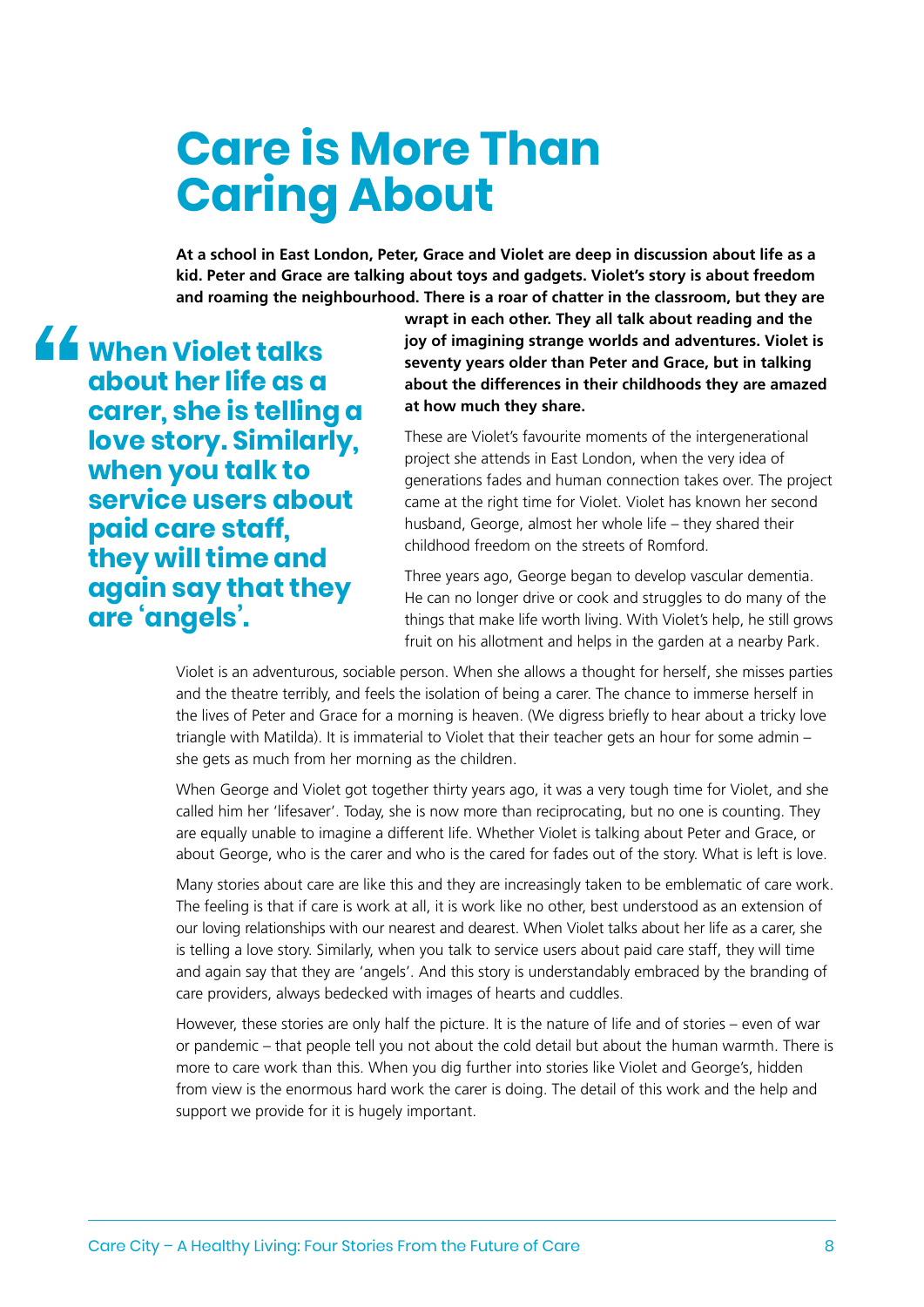Love *does* matter, and it is *good* for your health. One way of understanding this is to look at data for people who are lonely. We do not have a list of lonely people but one approach – admittedly imperfect – is to look at people who live alone, which – it turns out – is strongly correlated with loneliness. In Barking and Dagenham, we can look at this thanks to research by Dr Jenny Shand, who has worked with a host of public servants to connect health, care and other data about people's lives, to understand them better.

**We are often reminded that if exercise was a pharmaceutical, it would be the wonder drug of our age. Love is the same. It feels good**  *and* **it is good for you.**

The data shows clearly that people in Barking and Dagenham who live alone – all else being equal – are sicker. They go to their doctor more often and they go to hospital more often. We are often reminded that if exercise was a pharmaceutical, it would be the wonder drug of our age. Love is the same. It feels good *and* it is good for you.

So, what about people who have a registered unpaid carer? What about people like George, who have the love and support of Violet? It feels like – all else being equal – they should go to their doctor less, right?

Wrong. It's not the case that carers reduce pressure on the NHS in quite this way. Again, Shand's research is instructive. Over time, loneliness undermines people's health. But at any given time, having a carer is critical to our getting help, healthcare included. In George's case, he would not get to the park without Violet's help. In the same way, it was Violet who first spotted the symptoms of George's dementia, made medical appointments, and pushed the doctors on the link to George's earlier heart problems. She continues to press the Memory Clinic for more help and support.

Unpaid care is enormously valuable, but we should be careful about this. According to Madeleine Bunting, 'in 2015 a team valued just the unpaid work of carers for the sick and elderly at £132 billion a year. Carers were saving the public purse £2.5 billion a week, or £362 million a day, or £15.1 million an hour'. Unpaid care is very valuable, but it is a mistake to see it as a straightforward substitute for the NHS. It is our friends who cajole us to see the doctor, and often it is our friends who give us a lift to the appointment, and advocate on our behalf if we do not get the help we need. In Violet's case, sometimes she is a substitute for work the state would otherwise have to do and sometimes she is collaborating with health and care services, helping them to do more and to do better.

Across care – unpaid and badly paid – people do so much for so little, it is hard to make sense of it other than as an act of love, utterly unlike the work of other public servants. However, that is a reductive view of care work. Inside the black box of care, the details matter – what carers know, who they collaborate with and what tools they use makes a huge difference. It affects the health and well-being of those they care for and the sustainability of health and care services.

Our young Kickstarters care, but they want their working lives to be about more than *caring about* people. They want to become skilled, to build expertise and to progress. At the same time, the love-bomb branding of care can make them feel uncomfortable or unworthy. And as we shall see, the declining health of care recipients means that now more than ever, they need care that is more than caring about.

The argument that there is more to care than caring about is basic, but it matters because it contrasts with the dominant policy narrative about care. In Hilary Cottam's brilliant book, *Radical Help*, the starting point is that 'people who starve are almost always close to food'. The idea is that you cannot help people by doing things *for* them.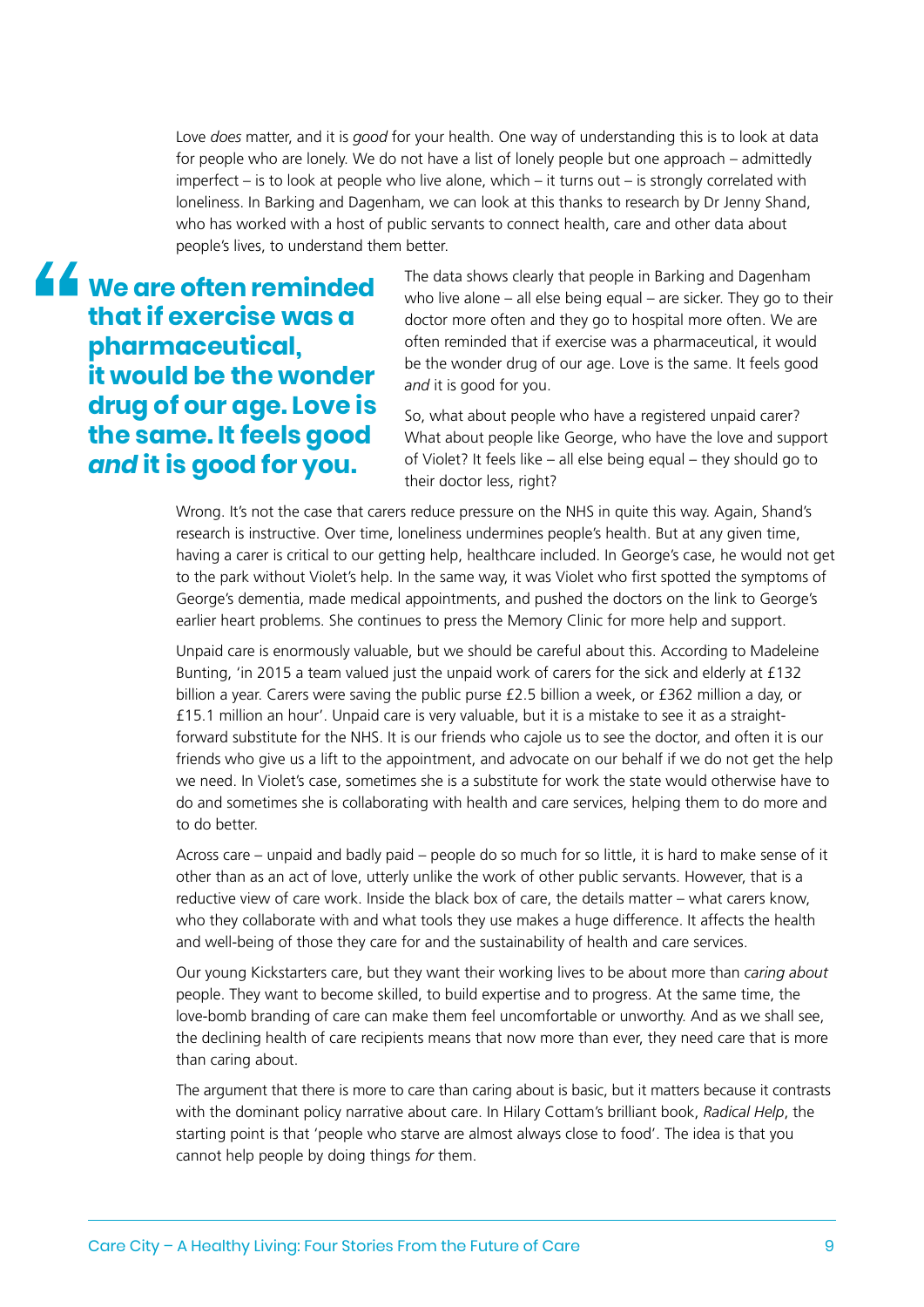For troubled young people or those experiencing unemployment or homelessness, a supportive relationship can be transformative. Cottam writes, 'above all, relationships… we can remove a couple of life's building blocks and still stand tall, but if we withdraw the relationships that underpin us we topple over'. This is a great insight for most people most of the time.

#### **A caring relationship is enormously important, and it is what they most want, but it is not enough**

However, ageing and disability do not work in quite this way. When recipients of care 'topple over' the cause can be very trivial – a lack of podiatry, a tiny trip hazard, the right pill taken at the wrong time of day – but it can trigger their move into residential care. For these people, a caring relationship is enormously important, and it is what they most want, but it is not enough. They need care backed by the right training, tools and support to retain their remaining health and independence.

Violet is unmoved by this analysis. Her retort is hard to answer; 'if carers are so good at accessing health and care support, why is there so little for George?'. Where we can agree is that there is more to being a carer than meets the eye, and that her love for George does not mean it is not hard work. The details of care matter – without her knowledge of dementia, of how George's medications interact and the tools and tricks Violet uses each day to get through, life for her and George would be even tougher. We need to understand both the ethic of care and the mechanics of care.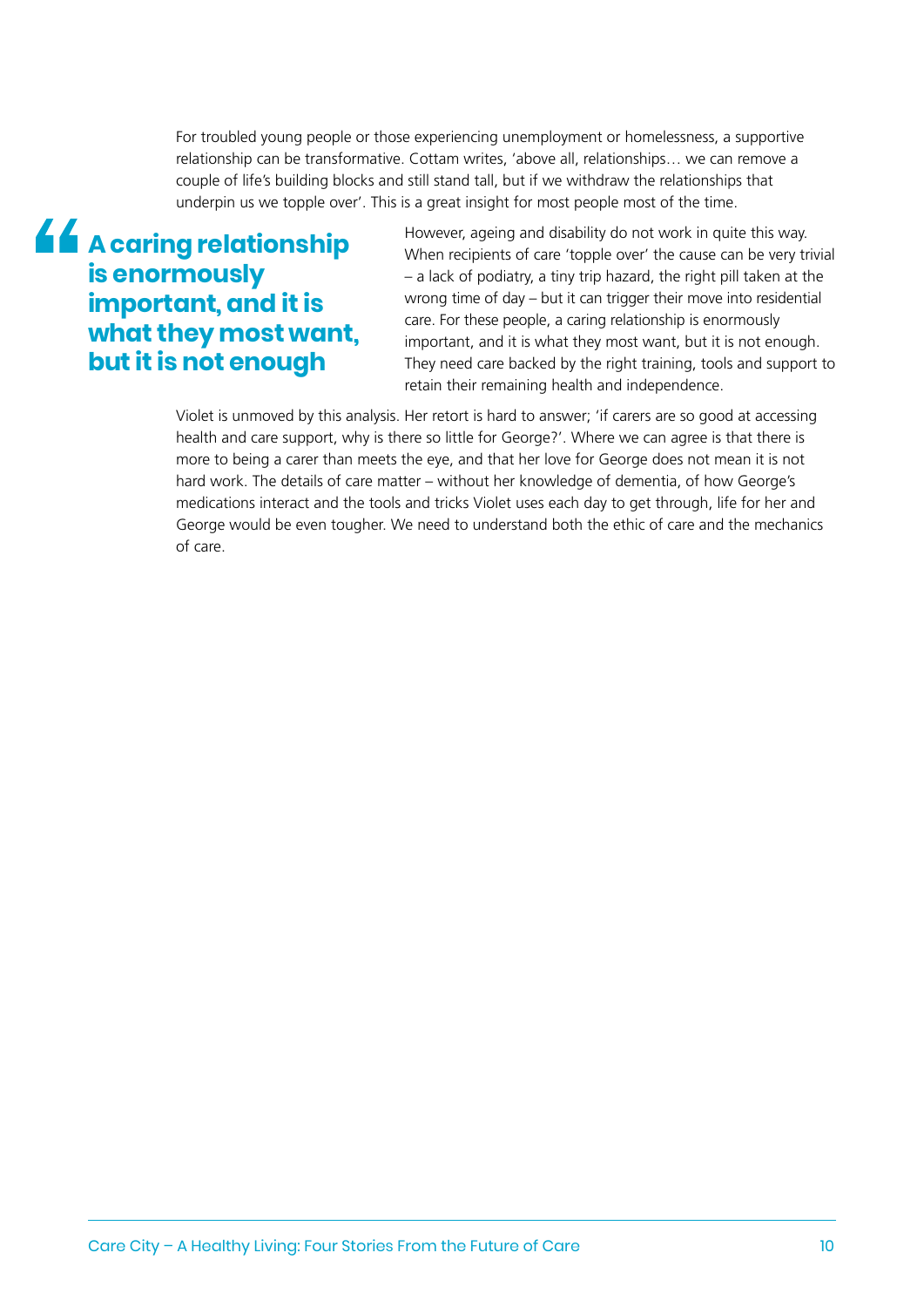# **The Best Care is Highly Skilled**

**Care staff are skilled, but they could be massively more skilled, if only we gave them the chance. To make this happen, we need to rethink health innovation, and to put care staff at its heart.**

Care City – A Healthy Living: Four Stories From the Future of Care 11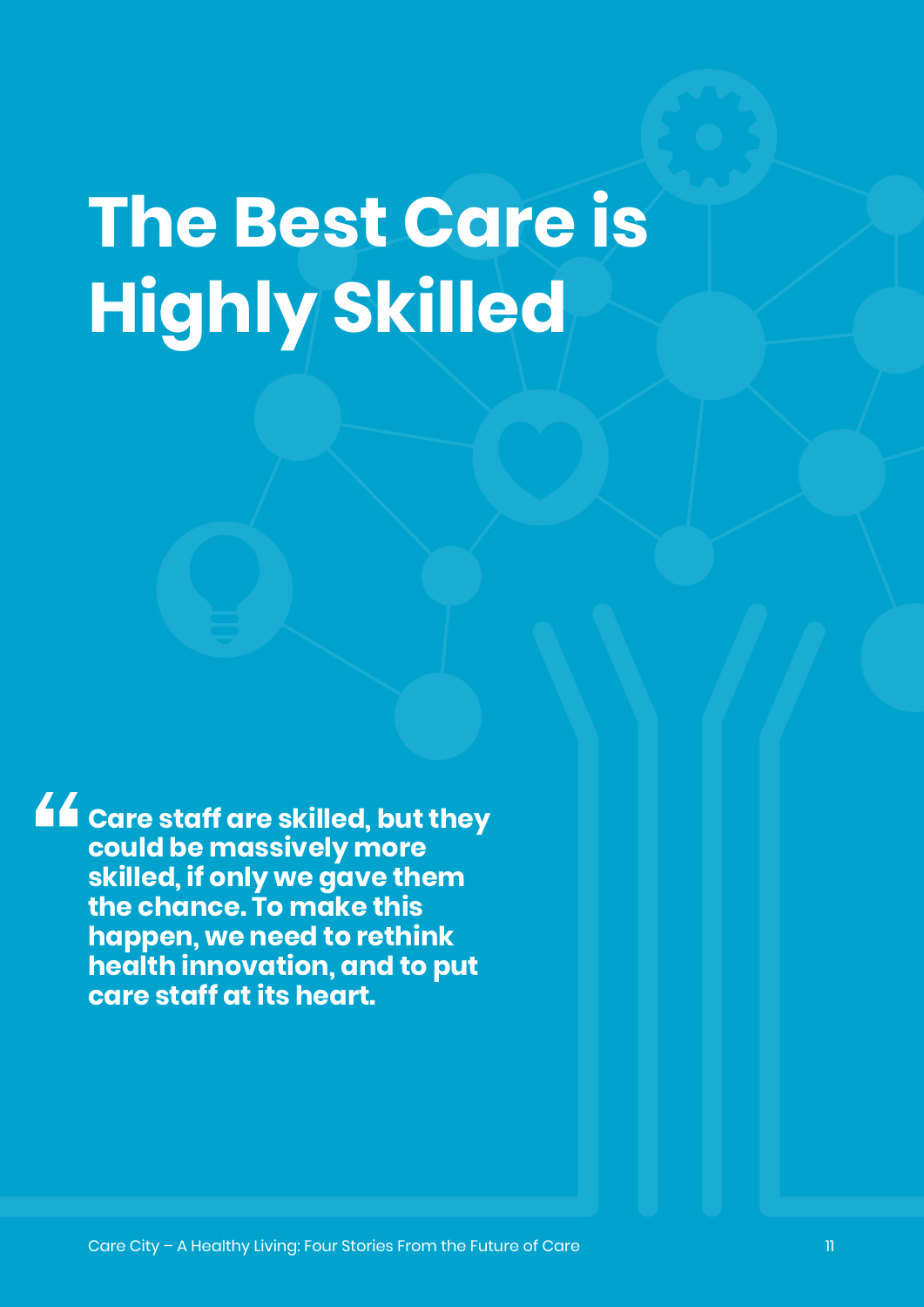## **The Best Care is Highly Skilled**

**Tracy Sullivan likes to keep moving. She is a senior care worker in Havering, and works long shifts, five days a week. For many years she worked in a care home, but she is happier now in homecare, moving around, discovering new places.**

Movement has always been part of Tracy's life, having grown up on a traveller site in Huntingdon. Single, and with her four children themselves grown up, Tracy is again more nomadic. She has moved house eight times in three years, and she knows that she won't stop still for long. For Tracy, the freedom to move is worth the associated moments of loneliness or invisibility.

Despite moving often, Tracy always finds work. She has the right skills and stories, and a folder of purring references. Where she is now, at a franchise of Kare Plus in Havering, Tracy is a key lieutenant. She is in charge of client assessments and reviews, she trains staff and she supports *her girls* to manage medications.

There is a nomadic invisibility to Tracy's professional life too, despite all her expertise. After twentyfive years working in care, Tracy has done a lot of training, but she has not a single care qualification. Tracy is well used to the lack of recognition care staff receive, but that does not stop it being a waste.

Brexit and our immigration rules have prompted a public debate about whether care staff are 'skilled'. The debate is polarised between those who say that care staff are unskilled and those who say they are highly skilled.

**There is a great deal of work to be done to systematically connect care staff to chances to learn – chances a nurse can take for granted.**

As we saw in the previous chapter, portraying care staff as angels obscures as much as it reveals. Equally, drawing an analogy between a care worker and a nurse, say, is an understandable way to defend their rights and their income, but it does not always help them. There is a great deal of work to be done to systematically connect care staff to chances to learn – chances a nurse can take for granted. Care staff are skilled, but they could be massively more skilled, if only we gave them the chance. To make this happen, we need to rethink health innovation, and to put care staff at its heart.

At Care City, we learnt this lesson by making a mistake. We wanted to put clever heart monitors in high street pharmacies,

find people with a heart condition called atrial fibrillation and refer them directly to hospital. So, we trained the pharmacists. In fact, we were proud of the training we gave them. Then the pharmacists went back to their shops and gave the gadgets to their counter assistants to use. Counter assistants! We had not thought about counter assistants. The data we got was a mess and my colleague thankfully a pharmacist – drove around Waltham Forest for days as a mystery shopper, finding these counter assistants and training them one-to-one.

Our pharmacist partners did nothing wrong – in fact, they were brilliant to work with and saved lives. The mistake was Care City's – and it is a common one. When we get new technology in the health and care system, we give it to amazing clinicians or middle class patients. However, a lot of new health tech is cheap, portable and smart – it is designed to be used by anyone. The people whose work is most enhanced by this technology are those who are not already very capable, independent professionals.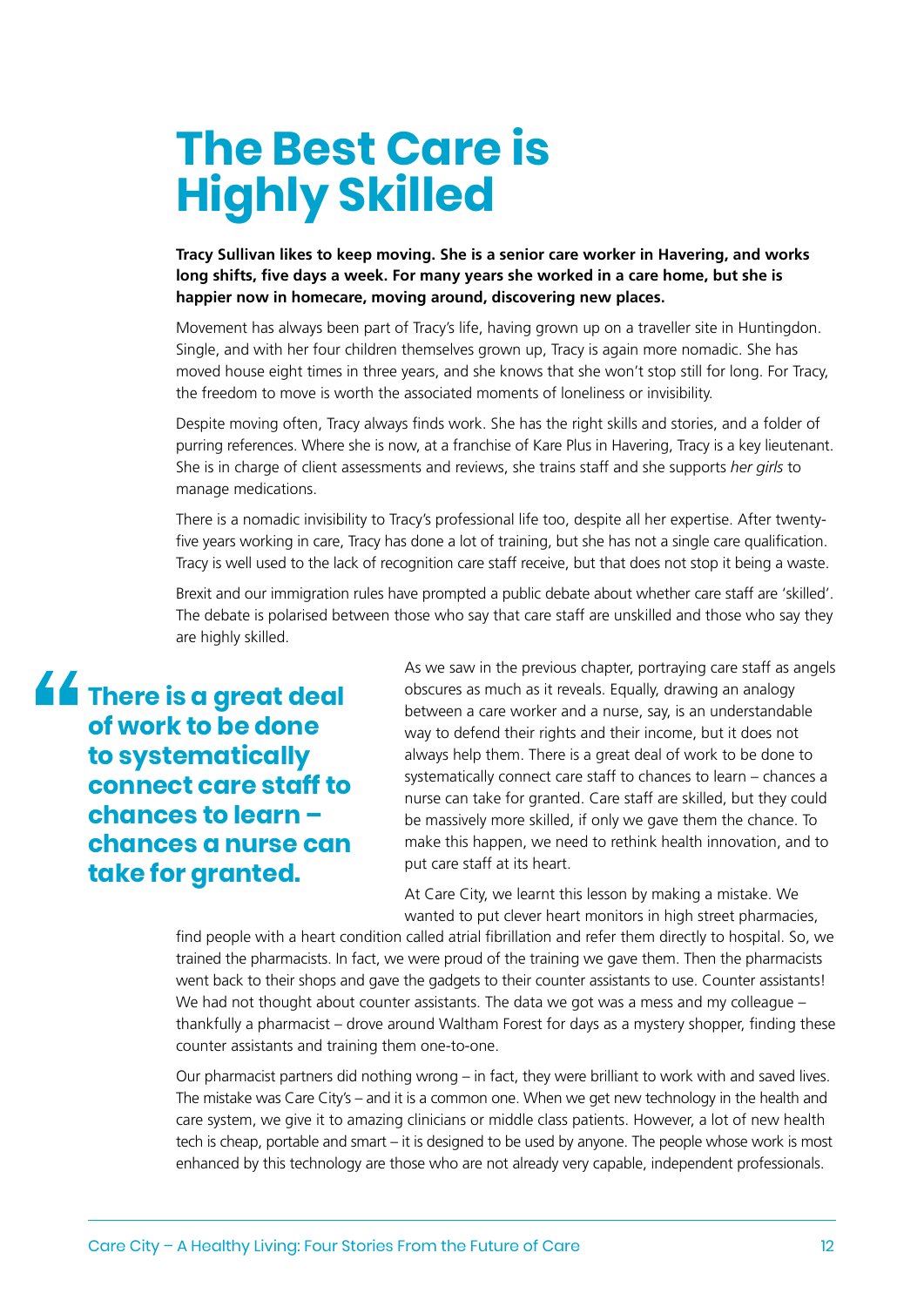Having thought too little of these pharmacy counter assistants, their example now drives our work at Care City. These were generally young people who had gone out to find a job in a shop. They could have been in the newsagent next door. Now, thanks to an innovation, they were part of a team that could prevent a stroke and save a life.

Homecare staff can save lives too. Just like the heart monitor, the kit for taking vital signs is now portable and easy to use. Later, we worked with homecare staff and their managers to develop an enhanced service, about spotting ill-health early, and escalating only the right patients to the right clinician with the right data.

It wasn't easy. When we offered homecare staff the chance of a more complicated work day, some chuckled and shook their heads. Their care jobs were just one of the many things they were juggling in their lives. Some GPs were sceptical too. And when we talked about care staff escalating patients to GPs, one chuckled and said, 'ah, great, a different number to phone and not be listened to!'

However, other homecare staff leapt at the chance. Among them were immigrants who had been nurses in other countries, desperate for a chance to translate their expertise into a career in London. Among them also was Tracy Sullivan. Daunted at first, after ninety-minutes of training, she started to believe that she could do it. And with Tracy's experience, she knew the difference it might make to her service users. Tracy is now a confident Expert Carer, and during COVID-19 – with her clients struggling to access healthcare – was able to spot a client with dangerously high blood pressure, preventing them becoming seriously unwell by alerting their GP.

**for the first time, she has had conversations with colleagues like district nurses that felt like 'two professionals discussing a client'.** 

While that experience particularly will stay with Tracy, the biggest difference it has made for her is relational. For the first time, she has had conversations with colleagues like district nurses that felt like 'two professionals discussing a client'. That's after twentyfive years of experience, and just ninety-minutes training.

The project proved hugely popular with staff and service users generally. And the data showed that recipients of homecare are little more healthy than those in care homes. The gap between the ill-health homecare staff deal with everyday and what they are trained and supported to do is large and growing. It is causing rising stress and declining productivity and staff retention.

We knew what we were doing was important, but homecare is not a sexy topic for funders and policy-makers. Perhaps the project would be just another pilot, with a great write up, some talks at conferences, but no real impact.

What came next was the COVID-19 pandemic and lockdown. For general practitioners, being unable to see their patients face-to-face has been hugely stressful. They have been in survival mode, doing anything they can to help their patients. In that context, homecare staff have been vitally important partners. The idea that they might be the ones to advise doctors about who needs an appointment has moved from the margins to the mainstream.

For many patients over the last year, care staff are the ones who have literally made medical appointments happen. They have advised GPs about who they need to see, taken observations, and held smartphones up for patients. They held the speaker to their ear to help them hear and – carefully, with dignity and permission – faced the camera to wounds and injuries, helping doctors to see.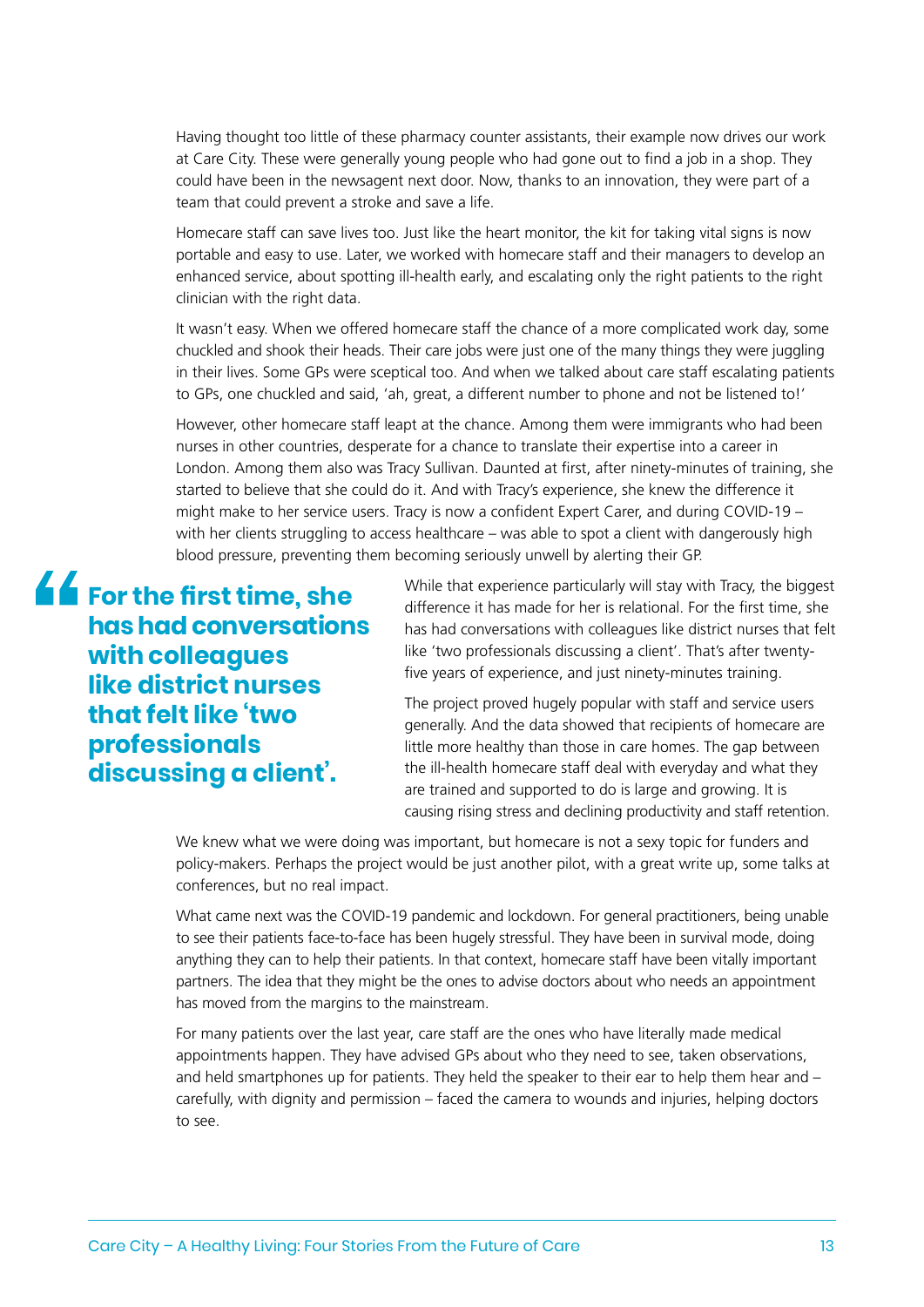In Barking and Dagenham, Havering and Redbridge, that is why the Clinical Commissioning Group – encouraged by Care City – is for the first time investing health money into the homecare system, to expand this work. Homecare staff can be partners to primary care, and everyone can benefit.

However, the enhancement of homecare does not end with spotting ill-health, diagnostics and supporting consultations. Homecare staff can also support recovery from illness. We are also now prototyping Enablement Champions within care, an enhanced role for senior care staff, supporting people to adhere to healthcare plans, enabling them to retain more independence for longer, and again easing pressure on the health system.

### $\overline{\mathbf{f}}$  To achieve change in **health and care, you have to keep pushing day after day.**

At Care City, the word we come back to again and again – think collective eye-roll in the team meeting – is 'relentlessness'. To achieve change in health and care, you have to keep pushing day after day. The odd thing about this work is that – while technically it has been difficult – it has felt like pushing at an open door. We have been running to keep up with these innovations as much as pushing them.

To understand this, let's look a bit closer at our mistake with the pharmacists and counter-assistants. The dominant idea about technology is that it is for automating stuff – for making people redundant. One example that has captured the public imagination is the self-driving car. Experts are sceptical that the self-driving car is anywhere close. However, technology journalists have learnt that we cannot get enough of stories about Uber and Tesla that suggest the self-driving car is already with us. Stories about robots taking the jobs of taxi drivers – rather than enhancing everyone's driving – fit the templates in our heads about the role of technology.

Our assumptions about technology shape the direction of innovation, and this happens in health and care too. Ask people about health innovation and they will tell you about care robots and AI radiography. Soon, on this view – and this should raise some questions about the logic behind it – we will have too many health and care staff not too few.

However, as the work of Nobel economist Joseph Stiglitz has shown, there is a different perspective on technology and innovation, which focuses not on *replacing* people's work but *enhancing* it. This is what our work in care is about, and this is why it has been able to gather momentum – because it is not just about enhancing services, it is about enhancing the work of the people involved.

Our values shape how we innovate. If we believe in the potential of care staff, and the potential of new technology and workforce innovation to enhance their work, we could make truly life-saving, life-enhancing care the norm. By focusing on how technology can enhance care work and make care staff more valuable – rather than how care robots can replace them – we can transform prospects for care staff and those they care for.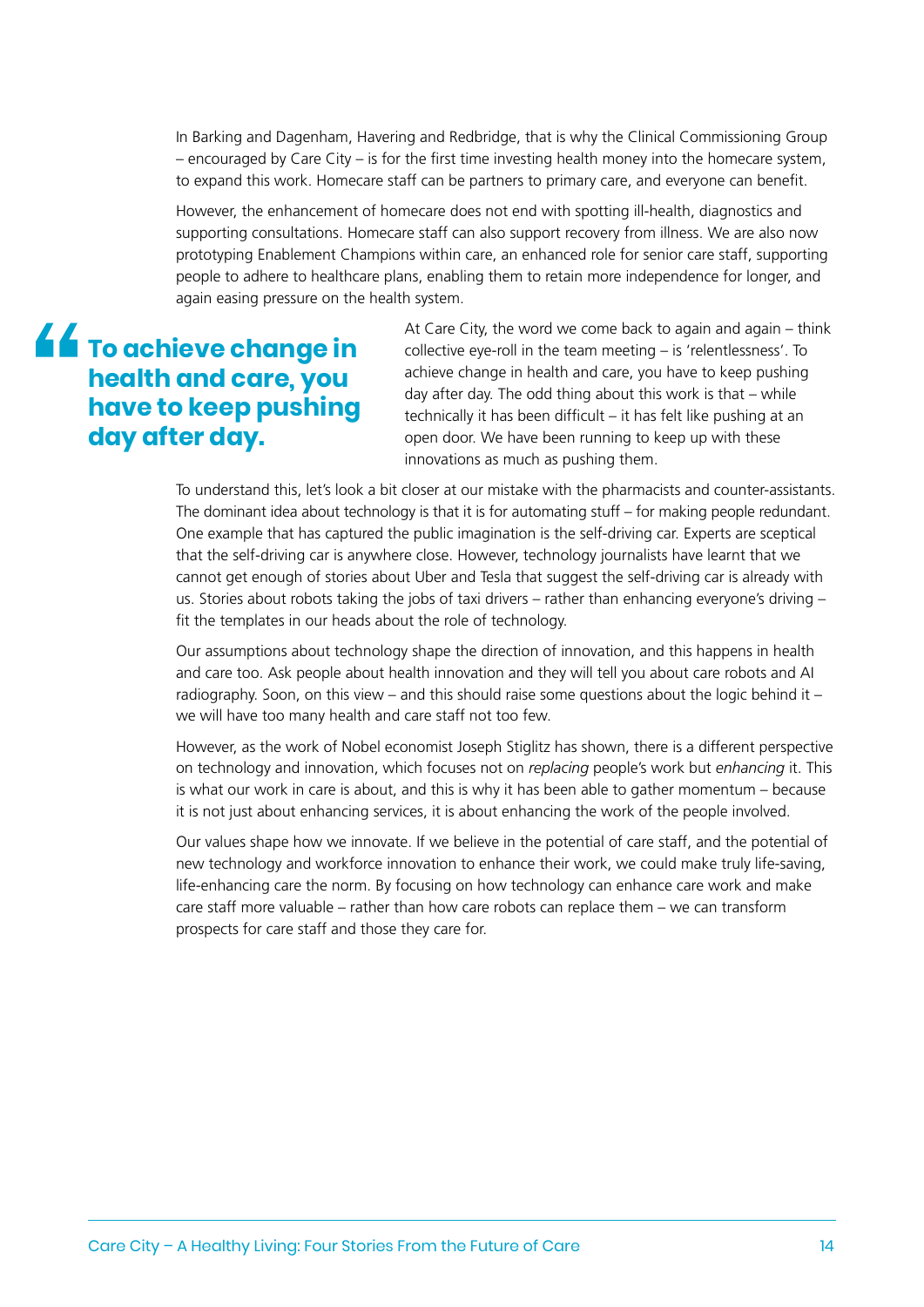# **Care Should be a Calling** *and* **a Career**

**Care's status as a calling is wholly compatible with it being a career through which people learn and progress.**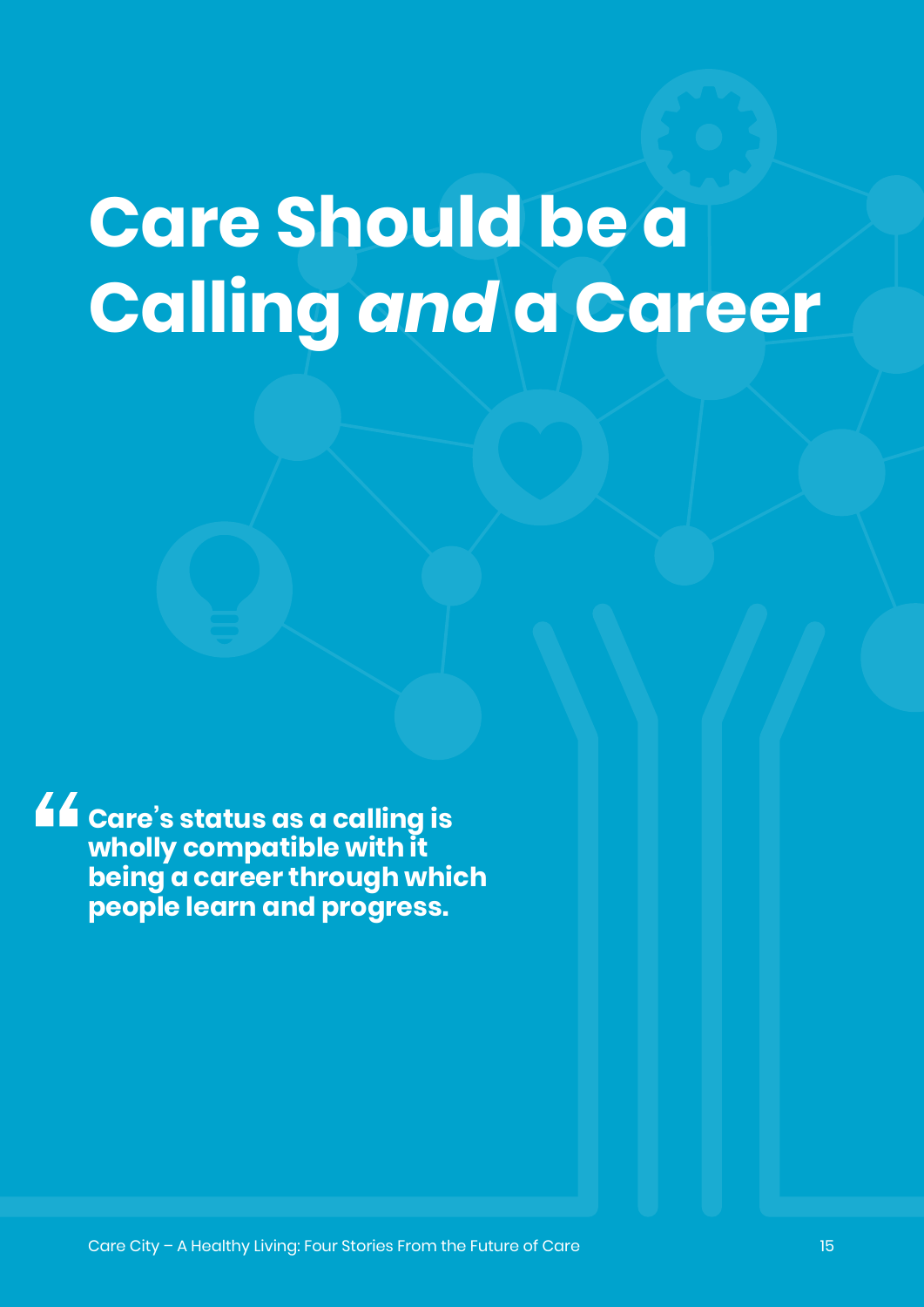### **Care Should Be a Calling** *and* **a Career**

**As a boy in India, Ajeesh Thomas wanted to be a teacher. In 2005, he was 23, a qualified accountant, with a lucrative career ahead of him. However, that year he felt deeply that something was missing. He came to London in search of a new life and answered a profound sense of vocation to work in care.**

Ajeesh found a job at Ebury Court care home in Rush Green in Havering, where he has worked ever since, committing himself to improving the well-being of its residents. As he has worked with his colleagues to improve the care home, so he has thrown himself into self-improvement. He has earned a Level 3 diploma in palliative care, one at Level 4 in health and social care and a Level 5 Diploma in leadership and management.

Today, Ajeesh has a huge range of responsibilities in the care home, and he has become the teacher that he wanted to be as a boy. He trains, coaches and supports staff across the home. Like all the best teachers, he remains an avid learner, liaising closely with District Nurses, GPs and listening acutely to what they say. He loves to learn about the health of his residents, but over time, that learning has brought frustration. Ajeesh could see how the excellent care they received could be even better.

As for so many care staff, 2020 was a gruelling year for Ajeesh. He lived apart from his own family – even as they coped with sickness – thinking constantly of both of them and of his residents. If his mind was not made up already, COVID-19 made him certain – Ajeesh wanted to be a clinician. However, he is hugely committed to Ebury Court, where he has worked and flourished for so many years. This was the dilemma facing him – choose between your residents and colleagues in the care home and an apprenticeship at the local hospital.

 $\triangle$  **Becoming an Apprentice Nursing Associate – and then a Nursing Associate – is an increasingly important route into nursing.**

Thanks to the work of Care City (and partners including Skills for Care, the local CEPN, UEL, NELFT and NEL HCP), Ajeesh has been able to do both – to become an Apprentice Nursing Associate without leaving Ebury Court. The Nursing Associate role bridges the gap between support workers and Registered Nurses. Like nursing, it is a role regulated by the Nursing and Midwifery Council. Nursing Associates work at the direction of a registered nurse or another registered professional but may not require direct supervision – direction can be via detailed care planning and regular communication. Becoming an Apprentice Nursing Associate – and then a Nursing Associate – is an increasingly important

route into nursing. Opening this route up to the hundreds of thousands working in care homes could be incredibly powerful.

Fifty years ago, the main requirements of ambulance staff were first aid skills and a heavy right foot. Ambulance *drivers* are now paramedics and their admittedly vital driving skills now seem incidental to their extraordinary clinical skills. Paramedics are the only clinicians trained to deal with any presenting health problem, and in recent years they have hugely influenced the way medicine is practiced.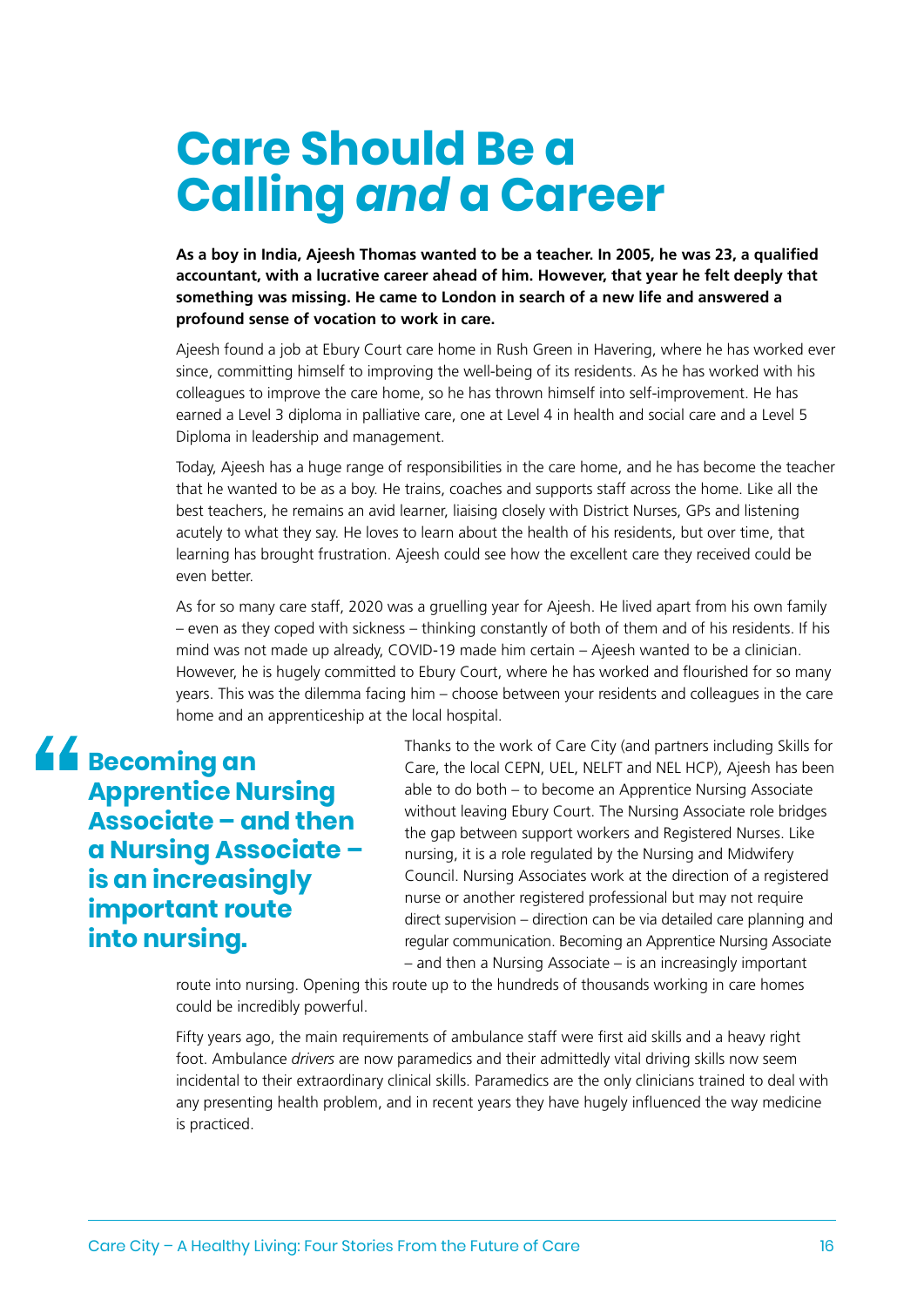Perhaps one day, people will look back at the language of care staff, and see it as equally quaint as 'ambulance driver'. Paramedics drive and care staff care, but it is their health and care skills we really need. Similarly, perhaps we will be able to look back and understand that care's status as a calling is wholly compatible with it being a career, through which people learn and progress.

However, constructing a career ladder for care is not simple, and Ajeesh's Apprentice Nursing Associate role is a helpful microcosm of these challenges.

Reasonably enough, ANAs are apprenticed to a nurse. Residential homes and homecare agencies, therefore, are caught in a Catch-22. They would hugely benefit from a Nursing Associate – as many will tell you – because they do not have a nurse. But they cannot have an Apprentice Nursing Associate *because they do not have a nurse*.

For a social enterprise, these kinds of Catch-22 problems are exciting, because of the value of unlocking them. Our approach is about providing remote supervision from a hospital-based nurse to a cohort of apprentices. Like most complex problems, the solution looks simple in the end:

- The nurse is not the only supervisor. They help the Apprentice build supervisory relationships with other clinicians – the GPs and District Nurses who are also supporting their clients.
- The Apprentice quickly learns to focus on those relationships, so that they do not miss opportunities to observe practice and learn. This in turn takes some of the workload from the manager of their care setting, liaising with health colleagues.
- These health colleagues in turn see the benefit of this continuity and growing expertise, both in their workload and in the outcomes for care recipients, sustaining and growing the model.

**We want to create another ladder for care staff and to bring more health and rehabilitation skills into care homes.** 

Just as the Nursing Associate role has opened-up opportunities in hospitals for people to progress out of low pay, we hope we can do the same for staff in care homes and homecare agencies. Is that a pipe dream? Some would say it is, but they would have said the same of the ambulance drivers.

To be fair, this is still a work in progress. We are confident about the collaborative arrangements for *apprenticeships* like Ajeesh's. Next we need to show that we can get the funding and supervision right for when he qualifies. We need to make system support for registered Nursing Associates in care homes part of

business as usual. When we do, we believe it will save time, money and lives, but until then it is just one more ask of hard-pressed partners, clinicians and system leaders, and we are grateful for the chance to work with them.

We certainly think there is huge potential for these apprenticeships, and we are already prototyping a new one. Just as there should be a pathway from care work to nursing – without having to leave the sector – so there should be to physiotherapy. We are in the early stages of working with care staff, physiotherapists and occupational therapists to build a similar collaboration. We want to create another ladder for care staff and to bring more health and rehabilitation skills into care homes. This is critical for residents being discharged from hospital, including for those hospitalised with COVID or with Long COVID.

If we cannot simply enable these career ladders because people like Ajeesh are inspiring, let's do it because the current system is broken. Demographics and austerity mean that recipients of publicly funded care are older and sicker than ever, demanding greater knowledge and skill. However, because care – the career, service and business model – has not been able to respond, there is a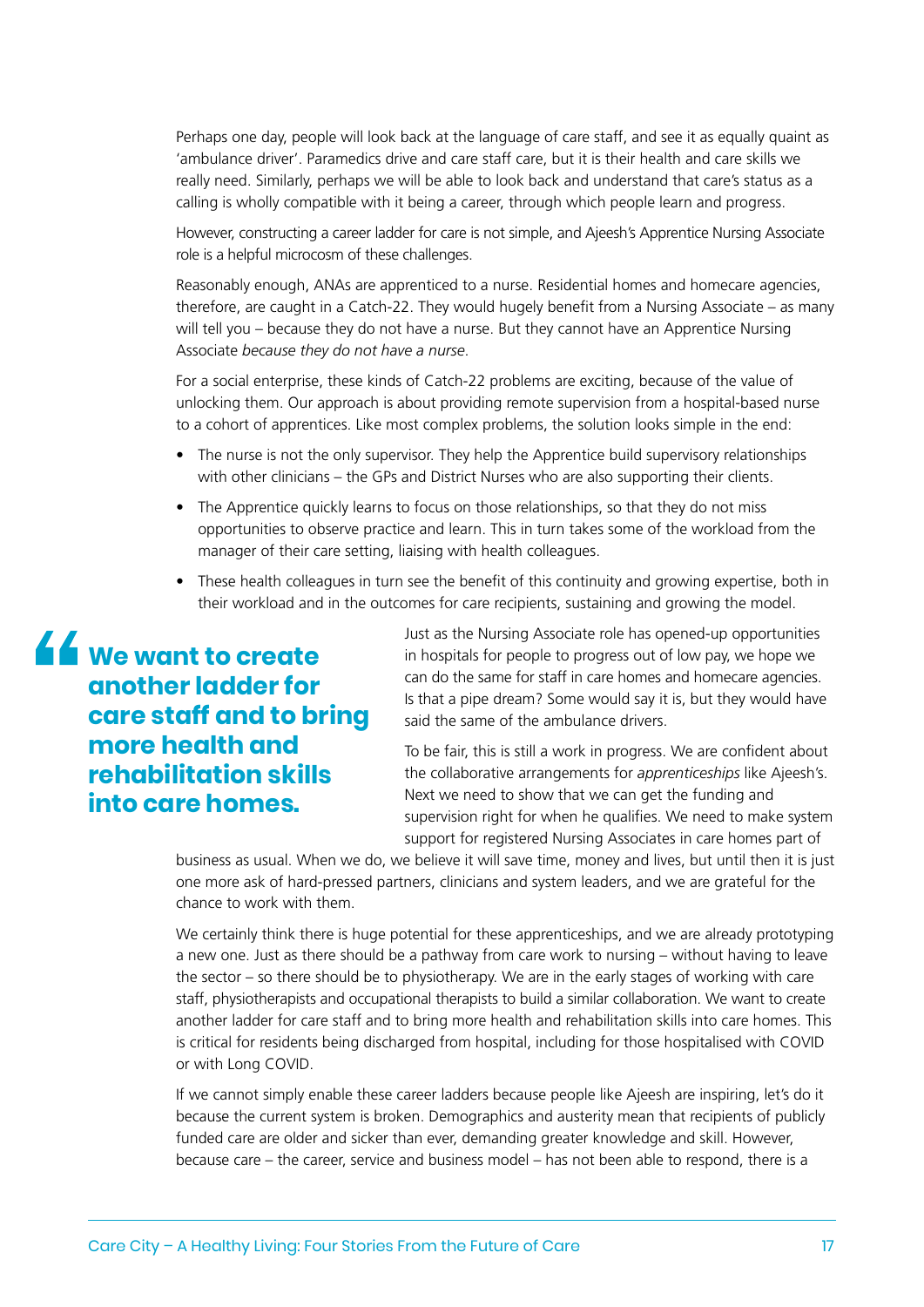growing gap between what care staff are trained and supported to do, and what they have to deal with in practice. Dealing with medications, exacerbations of health conditions and profound dementia are now the norm for care staff. This means that care work is not just minimum wage, it is high stress, and this combination drives care workers from their jobs, with an annual staff turnover rate of 31%.

The health system is struggling to recover after its COVID heroics and for people with long term conditions it is estimated to take up around £7 in every £10 of total health and social care expenditure. Health needs partners who can help people to get out of GP practices and hospitals and stay out of them for longer, but care has not been helped to respond.

The final perversity of this system is that not only are care staff not prepared for the levels of ill-health they will encounter, neither can they learn on the job. The driving force for pay rises in care is now the minimum wage, but governments are better at raising the legal minimum than funding care providers to pay it. As a result, pay differentials in care are squeezed ever harder. After a decade of experience, senior care workers can expect an increment of perhaps thirty pence an hour.

As we pitch our Kickstart Digital Champions opportunity to young people across Barking and Dagenham, Havering and Redbridge, the real question we should ask ourselves is, are we doing the right thing? Would we encourage our own son or daughter or friend to work in care? We think we are doing the right thing, because we can tell them – honestly – that care is starting to change.

**The idea that care staff might reinvent healthcare might seem crazy too. It might also be something to keep an eye on.**

Perhaps, surprisingly, one of the things that will help young recruits to care to succeed in these ways is that few believe they will. That is not just about the power of proving people wrong, it is about how innovation works.

The best GPs now employ paramedics to perform their home visits, because they are better at it than GPs. Had that been on the cards when the paramedic profession started to strengthen, the medical establishment might have halted its progress. However, ambulance drivers were so far from medical practice, that will hardly have felt credible.

Clayton Christensen called this 'disruptive innovation', a term that has received a great deal of criticism recently. But Christensen was not interested in messing things up in quite the way this sounds. He was interested in innovations that disrupt normal market dynamics – innovations to which competitors simply do not respond as economics teaches us they should. When personal computers began as cheap, simple children's toys, the makers of computers that filled whole rooms were hardly worried. When eBay began, it was an idea so ludicrous, they were all but guaranteed to have no competitors.

The idea that care staff might reinvent healthcare might seem crazy too. It might also be something to keep an eye on.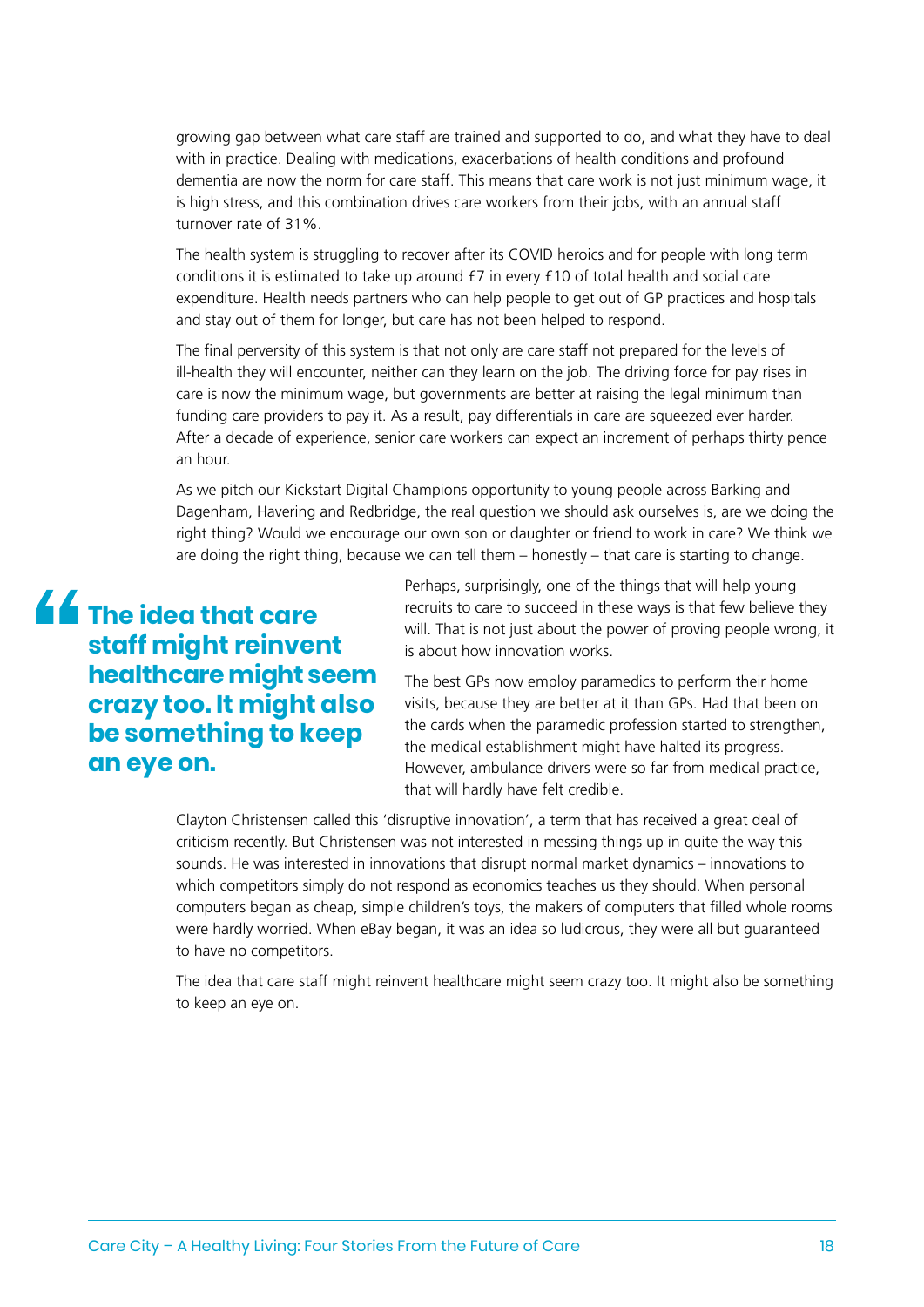# **The Health of the People is the Highest Law**

**Whatever happens to the funding of care, care itself – the service, the workforce, the infrastructure – needs radical attention. Rather than hoping politicians fix care, local leaders can forge their own paths to change care for the better.**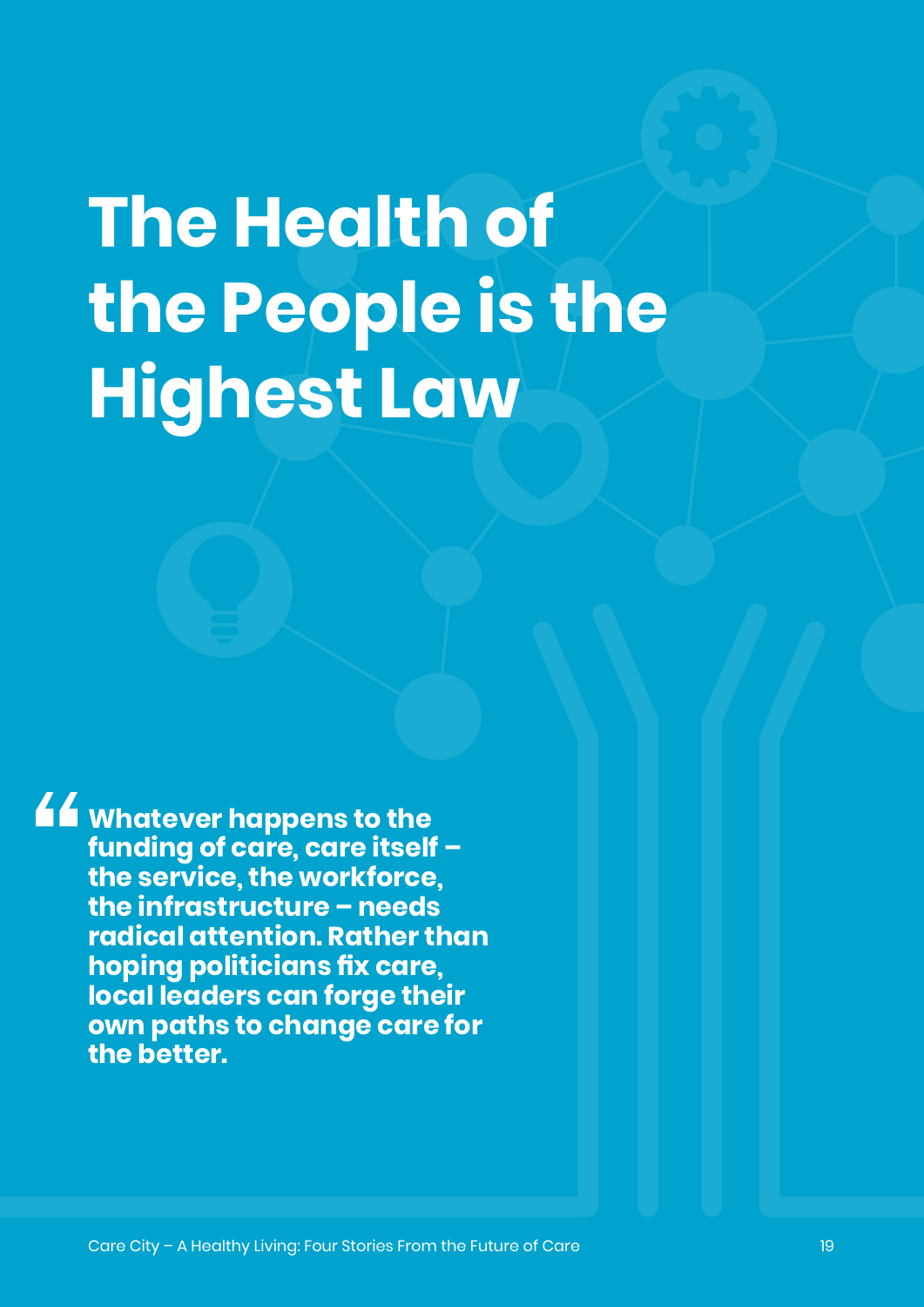### **The Health of the People is the Highest Law**

**South London's Walworth Road, which runs from Camberwell to Elephant & Castle, is an odd place to look for inspiration about the future of care. But when you are stuck on the 176 – as I was daily for a long time – the Walworth Road is what you look at. Towards Elephant stands Herbert Morrison House, where Herbert himself wrote the 1945 Labour manifesto, shaping public services for generations.**

The building that inspired me is a few doors down. Walworth Clinic was built in 1937 by the council as an early integrated health and care centre. The building included a GP, maternity and dentistry services, together with spaces for learning and contemplation and even a solarium. Inscribed above the door are the words 'the health of the people is the highest law'. At least, 'health' is the translation they chose – other translations say welfare or good or salvation. These distinctions mattered less in Cicero's time, just as they mattered little to these 1930s reformers. Their notion of health was inclusive, and everyone had something to contribute.

The relative public largesse of 1937 was rapidly overtaken by the War, and afterwards the creation of the NHS institutionalised a narrower view of health, as distinct from care. This narrower view was not novel, but after the war it became dominant. This narrow view of care can be traced back to the Poor Law a hundred and fifty years earlier. Then, 'care' was a bed and a roof for the poor, while doctors dispensed medicine for communicable disease. However, without the Second World War – or if arguments between politicians and doctors had been resolved differently – health and care in the UK might not now be so easy to distinguish.

**The evolution of health and care has seen winners and losers, and care staff have generally lost out.**

Today the distinction between heath and care makes less sense than ever. More and more, doctors grapple with the complexities of people's lives, while care staff care for older, sicker people, with little choice but to engage with their healthcare. What began as two distinct activities are now just two tribes.

These two tribes have not evolved at random. Care staff have been systematically cut off from higher levels of knowledge, power and earnings. The evolution of health and care has seen winners and losers, and care staff have generally lost out.

This document is an argument for a particular view of care:

- Care that really helps people
- Care that is highly skilled
- Care that is a career not just a calling
- Care that is connected to healthcare

That fourth principle can be a lightning rod for anxiety and irritation. Bringing together two tribes by now so different and unequal could easily exacerbate inequality. There are two risks, that health *does to* care and that it *takes from* care. The risk of *does to* is about the medicalisation of care, both who is in charge and how it works. This is important, but doctors do share concerns about medicalisation, and fields like geriatric medicine have worked for decades to rebuild medicine around the needs of frail people.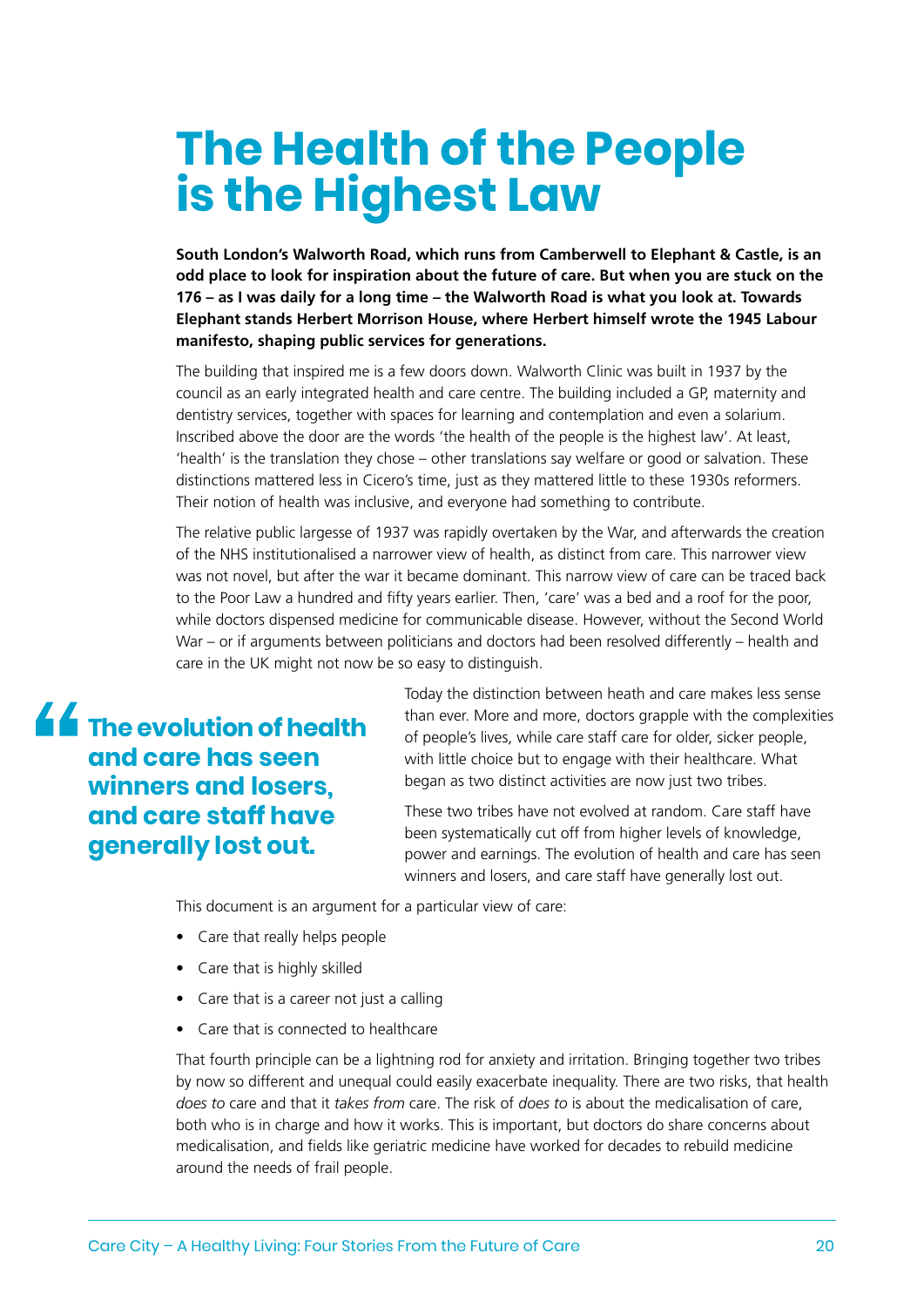At the same time, doctors are everyday confronted with the consequences of social failure, and doctors recognise the personal nature of our goals and preferences. Doctors also profoundly want the loss and trauma of COVID-19 to be made to mean something positive and to build new partnerships.

The *takes from risk* is about a brain drain of the best staff into health. However, this already happens. As we saw, without the chance to become a Nursing Associate, Ajeesh might have had to leave Ebury Court to progress. Care City's project is about helping staff to develop health skills *within care*. But even this is a slightly tribal response – if the worst-case scenario is that no sooner do you give a young jobseeker a care job in Barking than they take a plum clinical role in Great Ormond Street, it is hard not to be excited.

### **At a system level, health has what care needs and care has what health needs.**

In other words, both these worries about the future of care are just too pessimistic. We should not fear medicine based on a stereotype, nor should we fear the consequences of raising the skills and aspirations of care staff. And the more health and care become equal partners, the smaller these risks become.

At a system level, health has what care needs and care has what health needs. Health has money and a great deal of complex

work to do, but it cannot quickly get the doctors and nurses it needs. Their staff are overworked, to the point that they cannot retain them. Care is de-skilled and under-funded – it desperately needs better work and better pay and progression. Apart, neither model is sustainable – together they both can be.

In 1998, 35% of public service spending went on the NHS, but by 2018, it was 47%. The 2021 Budget, in which health was 'protected' but care cut further threatens to take this figure past 50%. Right or wrong, this is the reality health and care leaders face. For both, progress relies on them working together to resolve this contradiction. The need for a funding solution for care – now a regular political headline – is real. The need for a workforce strategy – also long-promised – is equally real, and we need it to be radical.

While the money is moving in opposite directions, the groups of people health and care staff look after are gradually converging. The proportion of care users whose needs are complex and expensive is growing, and these people also receive very significant healthcare. The needs of staff *and* service users should drive a rethink of what care staff do and of how health and care staff collaborate.

But how can we do that? In this document, we have described scalable training, tools, services and workforce models that can be part of the answer. However, it is not enough for an innovation to be scalable – the question is, *how* will it be scaled and by whom? Our current work suggests some possibilities: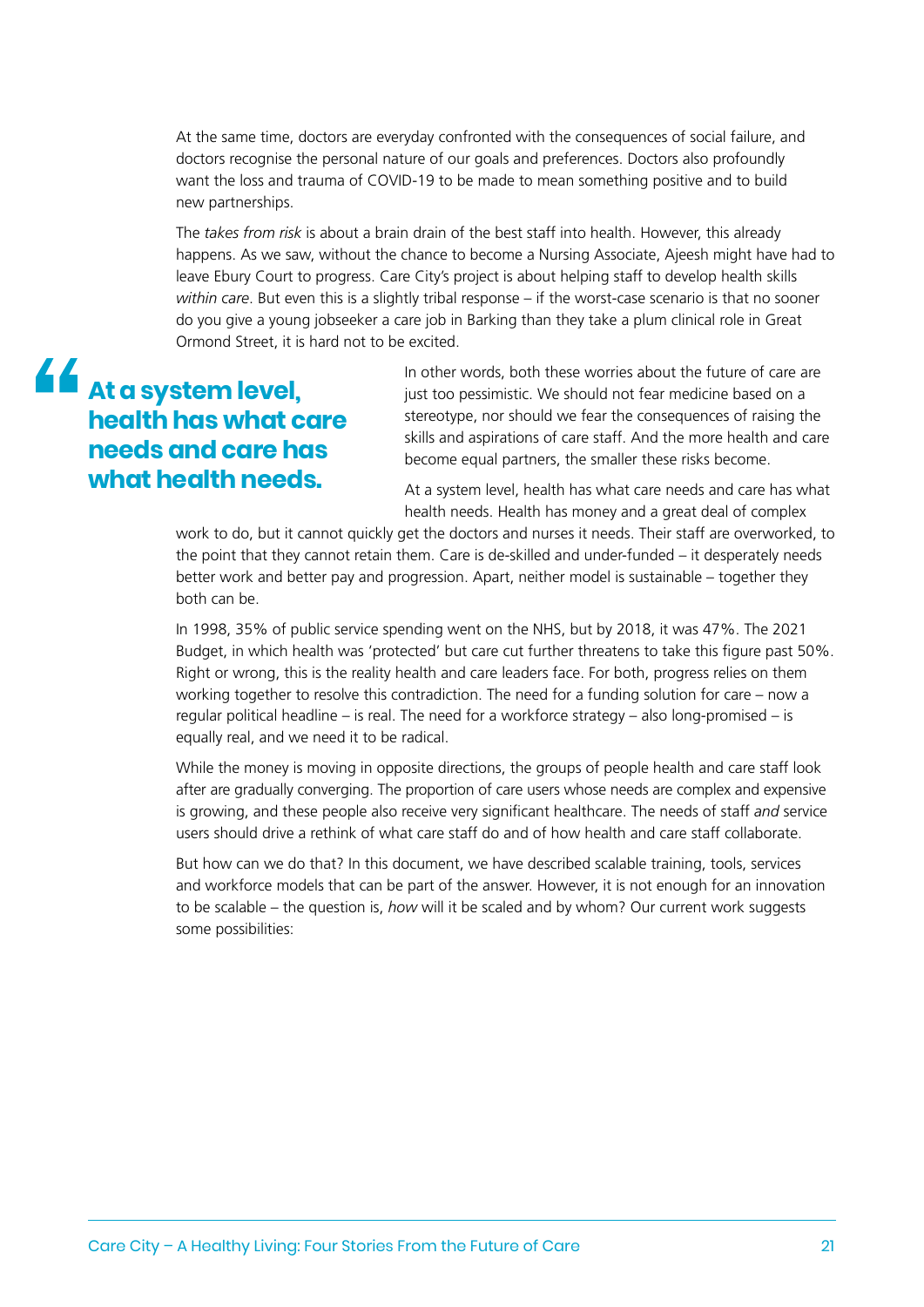#### **Platforms**

Care work is rapidly moving to digital, smartphone-first platforms, which support everything from billing to care planning. For example, one such platform – Birdie – is now facilitating the spread of our enhanced model of domiciliary care to parts of Nottingham, supporting it through their app. It is enabling new collaborative working between care workers and GPs that benefits care recipients and better connects professionals.

At the same time, the functionality of these platforms is growing quickly. Care City is working with Satalia – a leader in the kind of AI that allocates delivery slots for online supermarkets – to look at the scheduling of care and healthcare at home. Right now, scheduling district nursing or homecare just within one team is literally a full-time job. What if great technology could help these people to collaborate across teams – gave them the logistical support they needed to delegate the right task to the right homecarer with the right skills?

In care today, we take poor systems and logistical support for granted. Our imagination for what care can do is limited by capabilities that other sectors left behind long ago. What if we could take excellent logistics for granted – how might we imagine care then?

**What if they saw care as a platform for preventative health? What new pathways might we design to the benefit of the health system, care staff and service users?** 

#### **Pathways**

As clinicians – pushed by their experiences of COVID-19 – explore the potential of digital technology, they are increasingly redesigning care pathways to make them more accessible outside of clinical settings. As pathways open up, new opportunities are created for care staff to contribute.

One example is provided by a company called Healthy.io, with whom Care City have collaborated. Healthy.io has a solution called Minuteful for Wound, which uses smartphone cameras to help highly-skilled Tissue Viability Nurses to track the characteristics of wounds – size, colour and shape. If that sounds marginal, note that wound care costs the NHS £8.3bn a year, and is vital to

the health and independence of many older people. These TVNs are not being deskilled – the app gives them the time to do their job properly, and to make eye-contact with patients rather than pages of notes. If we can use this app in hospital, why not extend it to care staff, so that they can help nurses to monitor wound healing and spot potential issues.

Pathway by pathway, clinical leaders are reimagining pathways in silos. Often, their imagination is limited by a lack of boots on the ground. They would love to be able to reach people in their own homes and communities, but they do not have the resources. What if they saw care as a platform for preventative health? What new pathways might we design to the benefit of the health system, care staff and service users?

#### **Providers**

The care market is made up of a large number of small providers but also a smaller number of large providers. Some of these large providers are beginning to engage with work like Care City's, and to see the potential at scale of enhanced health in care. The ability of these large organisations to draw together the technological and workforce changes required may give them an edge as momentum behind these changes grows. We expect some leading care providers to start to integrate these innovations at speed in the coming years, bringing them to the wider attention of the health and care system and the public.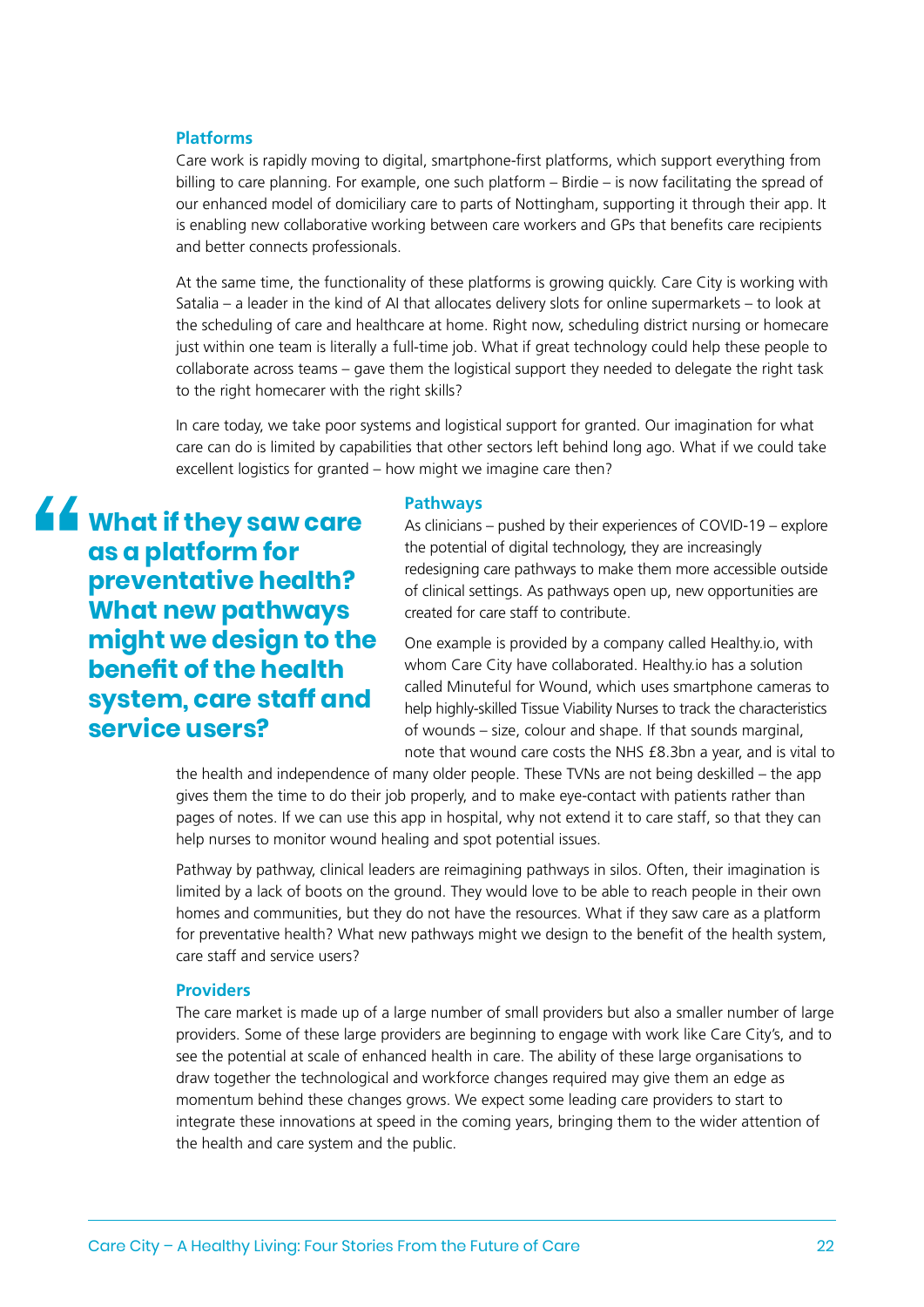If this is a process that is to work to everyone's benefit, it is a conversation that will need to be actively managed by politicians and system leaders. While care is largely delivered outside of the public sector, the continuity in what care does, mean this is largely accepted. As relationships between health and care start to change, will this interface be portrayed as a new front of

**Let a** Care City wants to **keep helping to drive this change – building prototypes of the future, training staff and helping systems to change.** 

privatisation, making creativity and innovation more difficult? To get ahead of this debate, we may need to create some rules of engagement, to focus innovation on securing and enhancing the public interest.

These *three Ps* – platforms, pathways and providers – will be vitally important to transform care for the better. Whatever happens to the funding of care, care itself – the service, the workforce, the infrastructure – needs radical attention. Rather than hoping politicians fix care, local leaders can forge their own paths to change care for the better. Care City wants to keep helping to drive this change – building prototypes of the future, training staff and helping systems to change.

If they do, the prize is enormous:

- Care as a platform for preventive health supporting service users to retain their health, well-being and independence
- Care as a by-word for opportunity offering entry-level jobs that give staff meaningful paths into nursing, physiotherapy or social work (without the need to leave the sector)

If we take this prize, care can help to remake places for the better. When construction booms, we think only of the benefits. Construction work – largely done by men – is *wealth-creating*. When care booms, we think only of the costs. Care work – largely done by women – is *deficit-creating*. That just is not true, and this hypocrisy has lasted too long. However, when we let care become and remain a low-pay, low-productivity sector, we conspire with this hypocrisy. We need care work and a care economy for healthier lives – for staff and service users alike – and for healthier places.

To do this, we need first to see care work as work. Care as an act of love makes a great metaphor for things writers want to write about – gender economics, bureaucracy and culture. We need a new story about care that works for care staff and those they care for. They need care work that is helpful and skilled, that offers prospects and progression and pay, and works in equal partnership with other public servants to make a difference to people's lives. Let's build it.